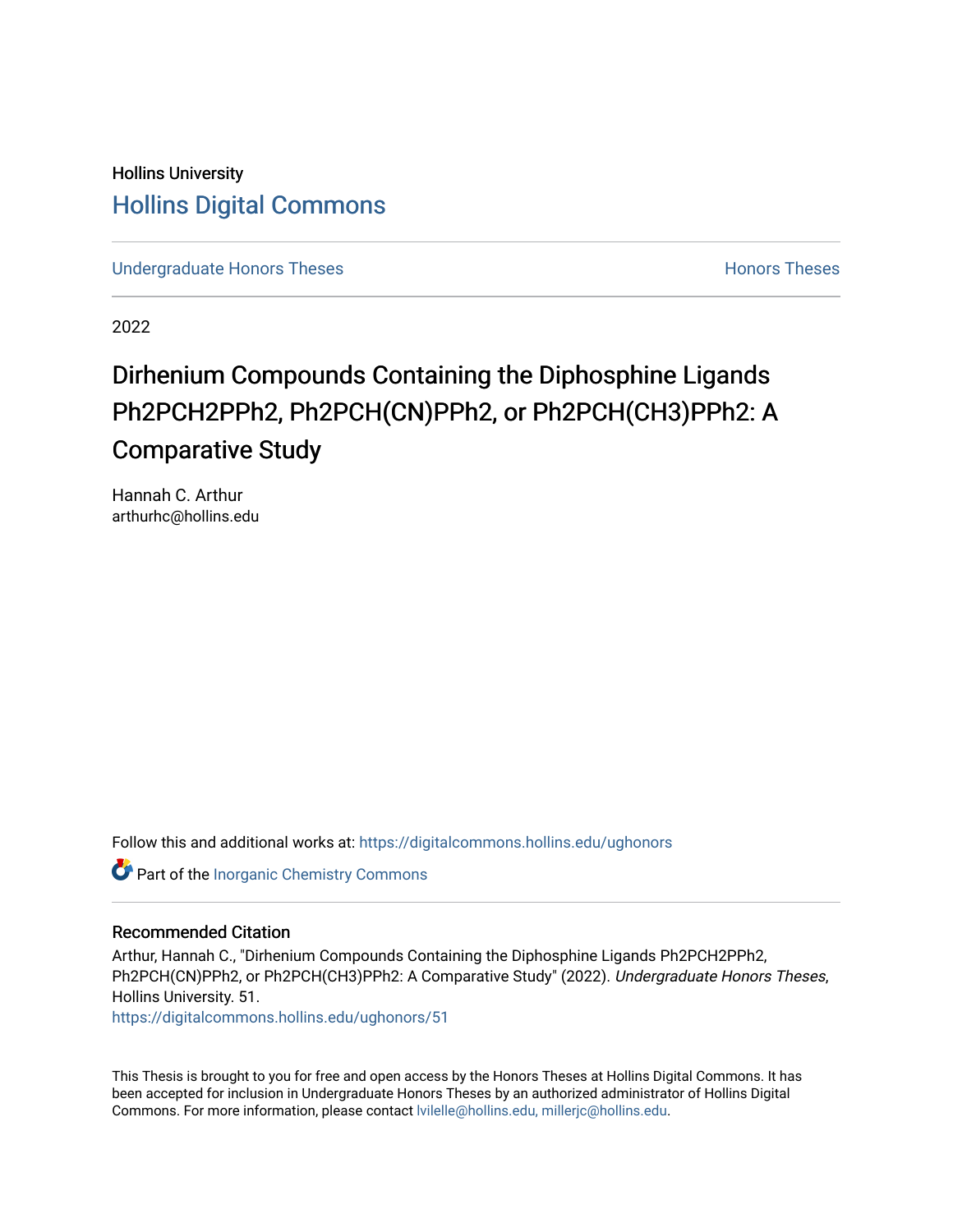# DIRHENIUM COMPOUNDS CONTAINING THE DIPHOSPHINE LIGANDS Ph<sub>2</sub>PCH<sub>2</sub>PPh<sub>2</sub>,

# Ph<sub>2</sub>PCH(CN)PPh<sub>2</sub>, OR Ph<sub>2</sub>PCH(CH<sub>3</sub>)PPh<sub>2</sub>: A COMPARATIVE STUDY

# A Thesis

Submitted to the Faculty

of

Hollins University

by

Hannah Arthur

In Partial Fulfillment of the

Requirements for the Degree

of

Bachelor of Science in Chemistry

May 2022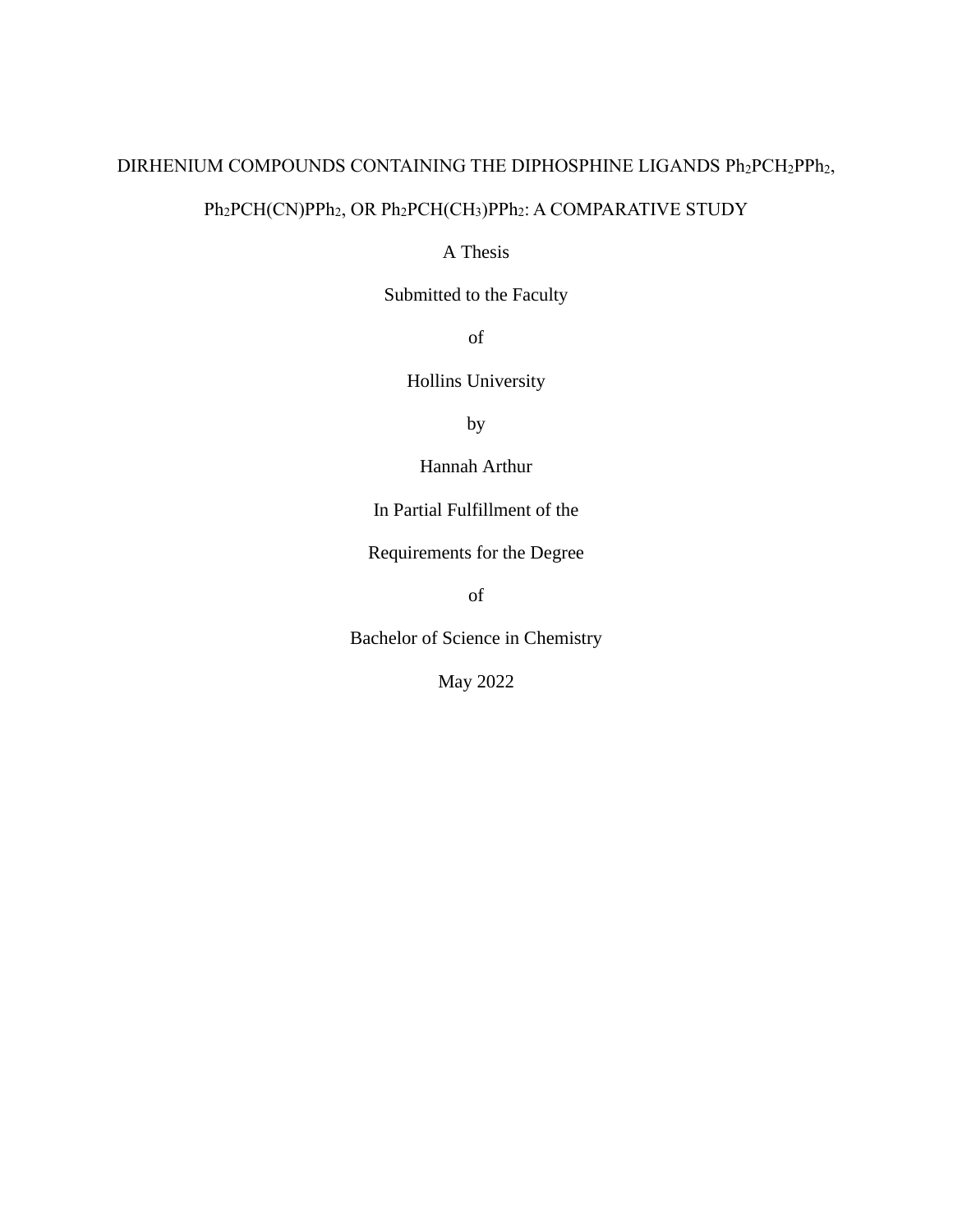To: John, the one who moved first.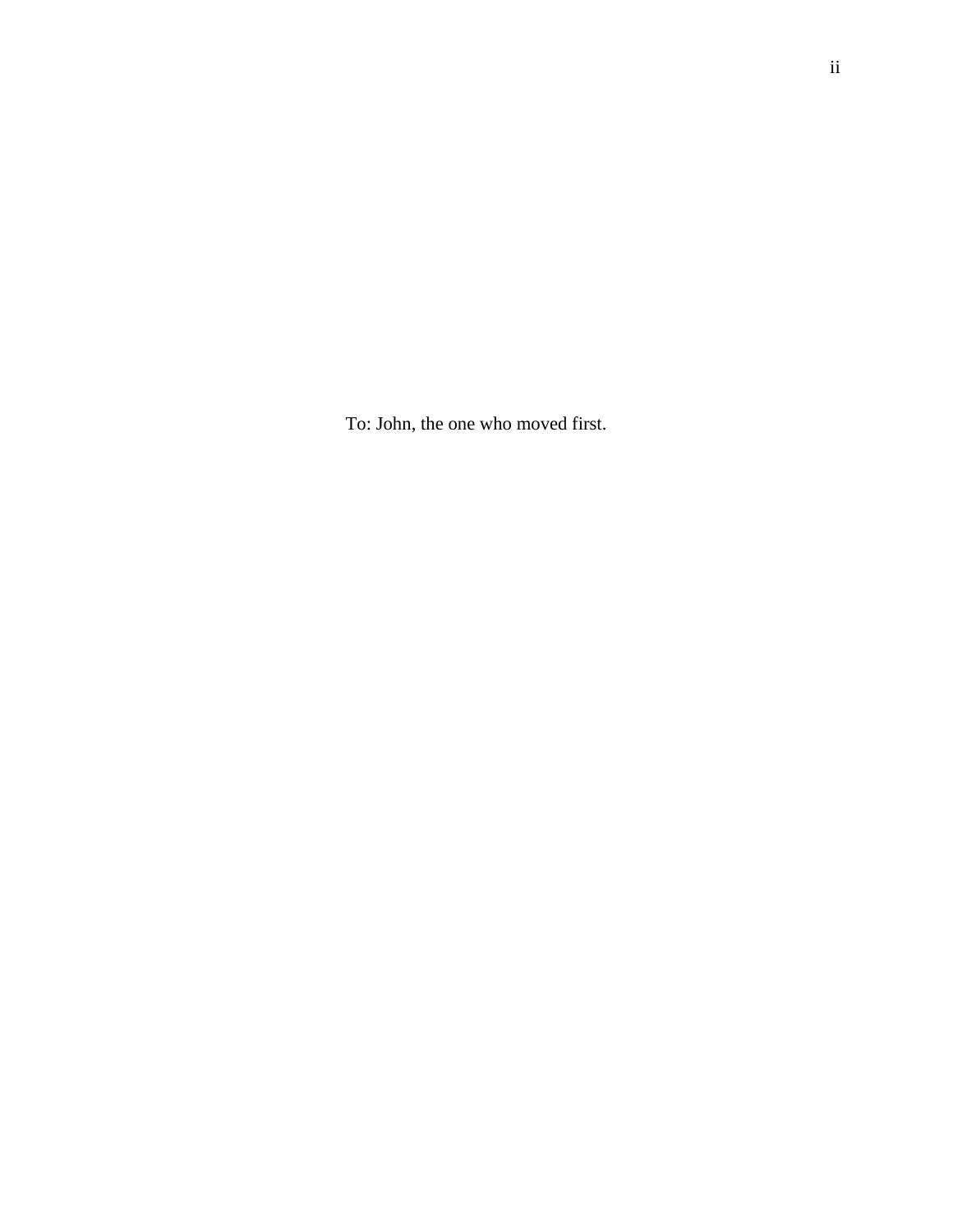# ACKNOWLEDGMENTS

I would like to thank my family, friends, and professors who supported me through these four years and this thesis. I would like to especially thank Dr. Derringer, because without him I probably would never have been a chemistry major. Thank you all. I couldn't have done it without you.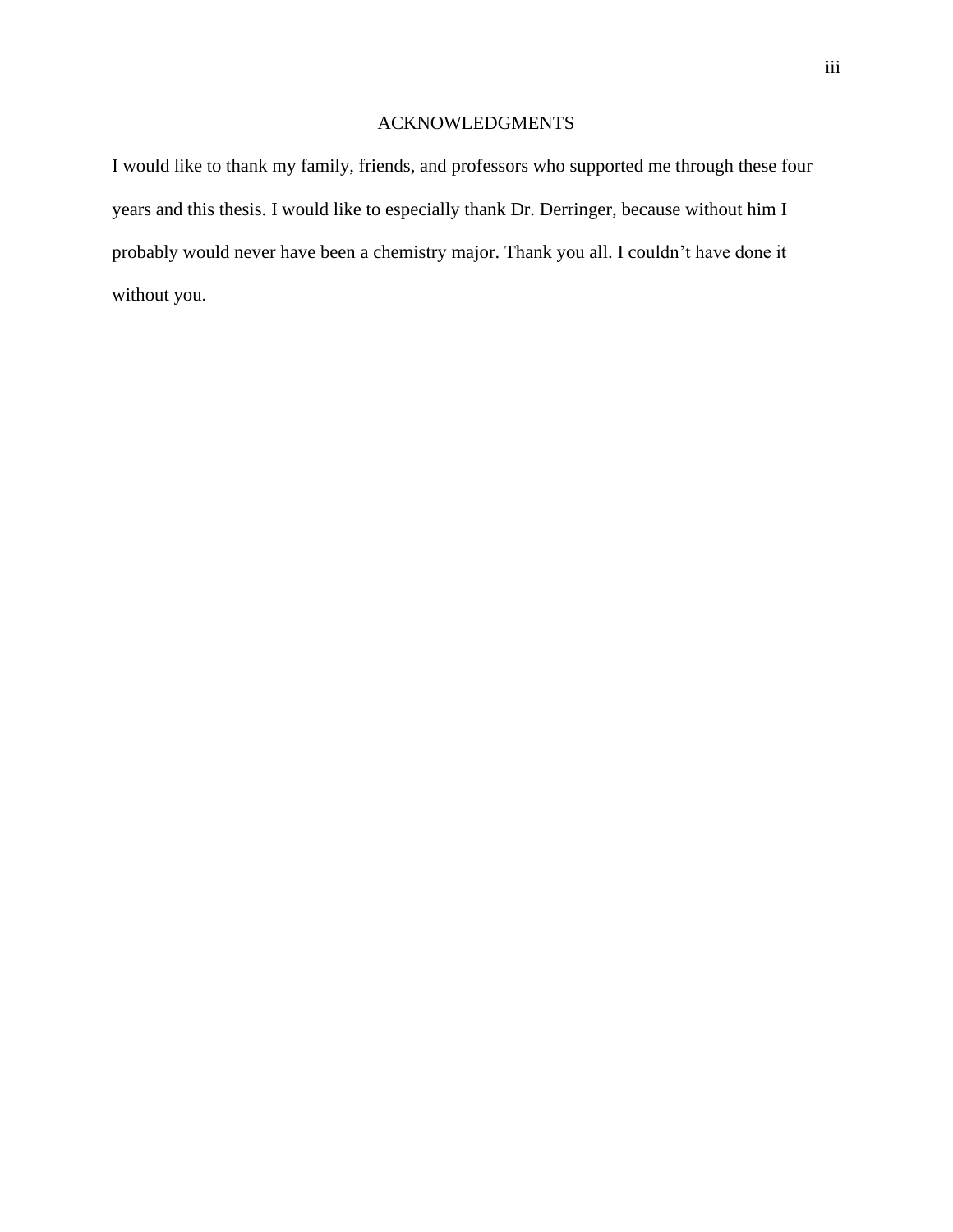# TABLE OF CONTENTS

Page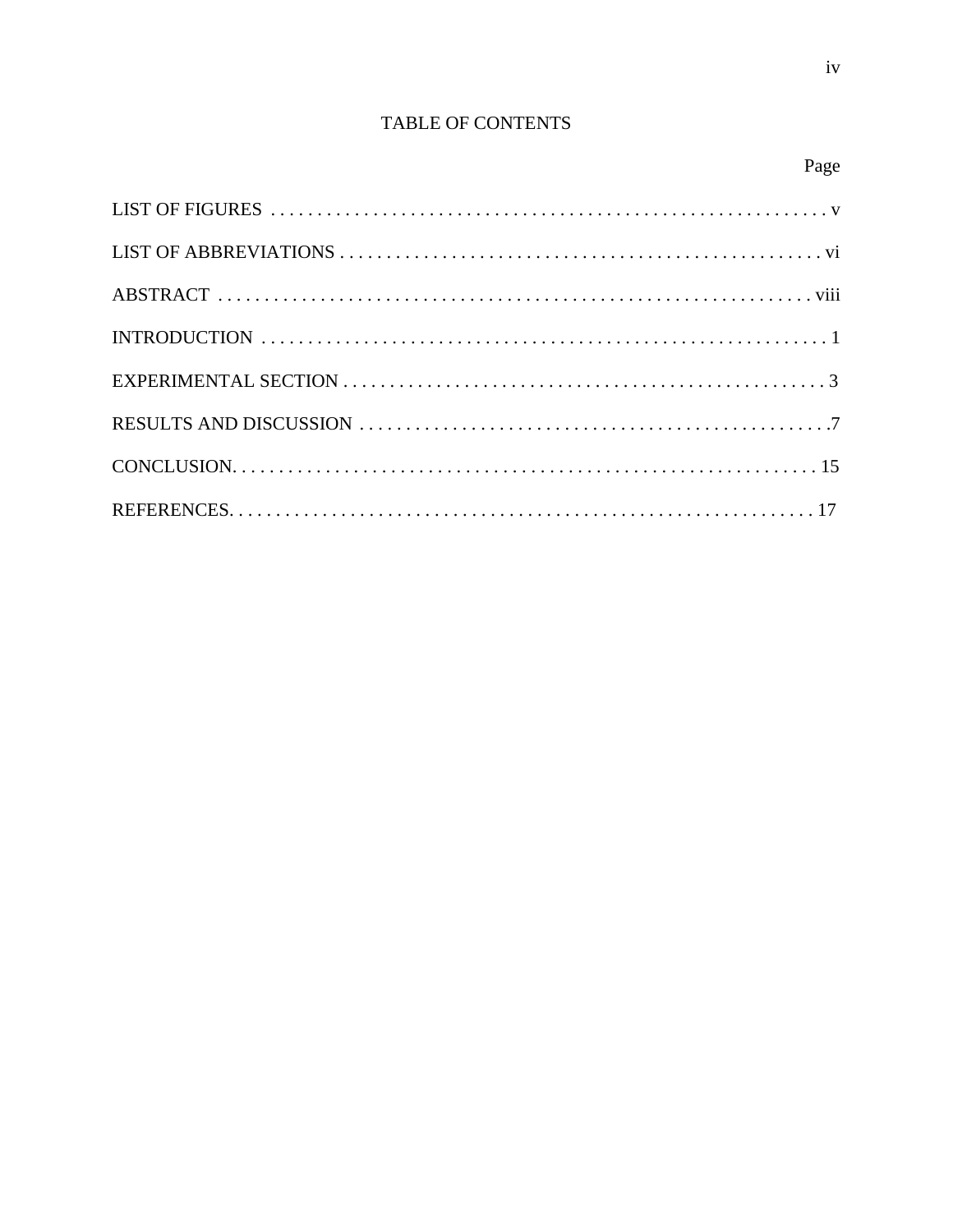# LIST OF FIGURES

| Figure<br>Page                                                                    |
|-----------------------------------------------------------------------------------|
|                                                                                   |
|                                                                                   |
| 3. Figure 3. A scheme showing how cis-Re2(O2CCH3)2Cl2(dppm)2 can be prepared from |
|                                                                                   |
|                                                                                   |
|                                                                                   |
|                                                                                   |
|                                                                                   |
|                                                                                   |
|                                                                                   |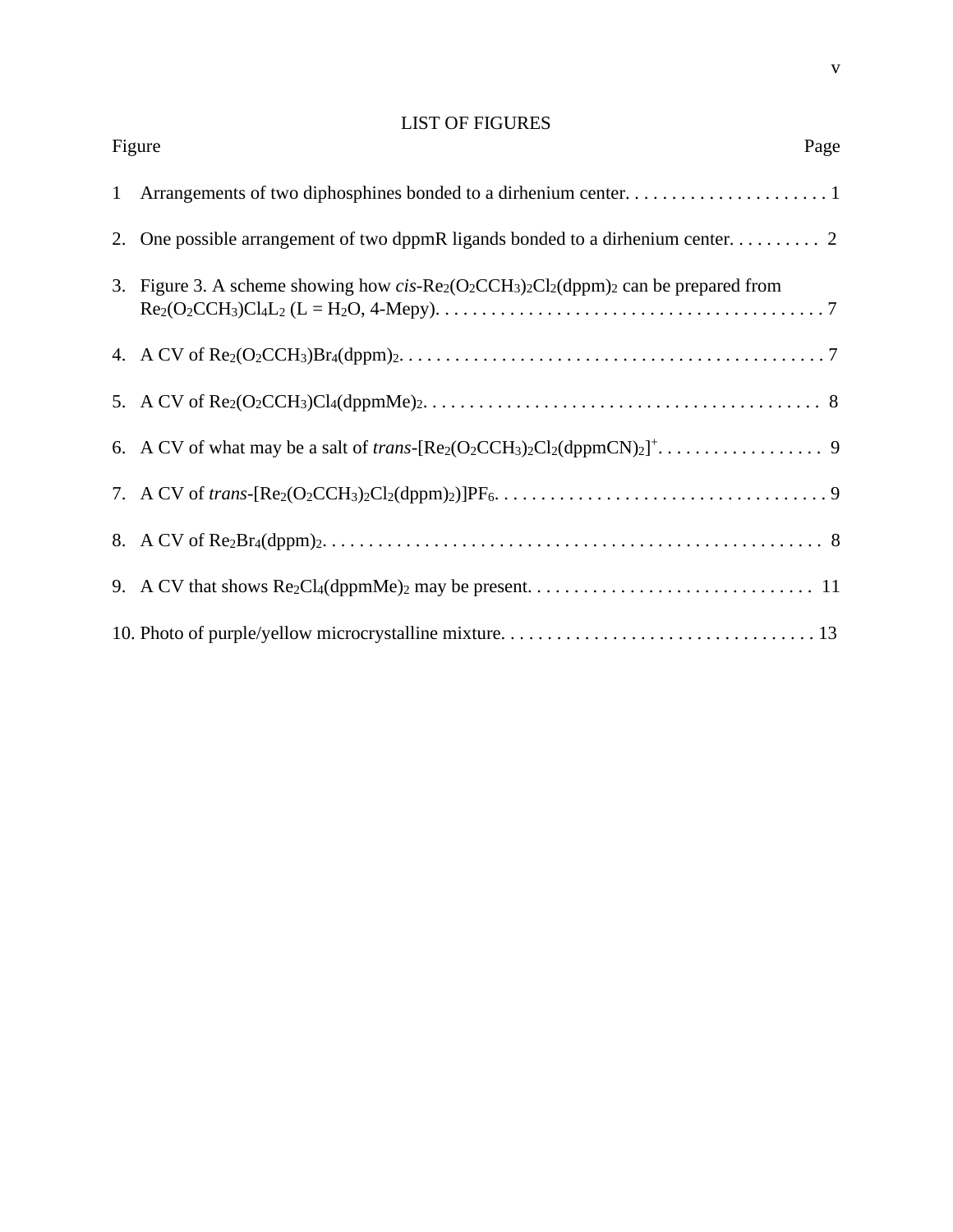# LIST OF ABBREVIATIONS

| Anal.                     | analysis                                |
|---------------------------|-----------------------------------------|
| <b>ATR</b>                | attenuated total reflection             |
| Bu                        | butyl                                   |
| ca.                       | approximately (circa; about)            |
| Calcd                     | calculated                              |
| <b>CV</b>                 | cyclic voltammogram                     |
| d                         | day                                     |
| <b>DCM</b>                | dichloromethane                         |
| dppm                      | $Ph2PCH2PPh2$                           |
| dppmCN                    | Ph <sub>2</sub> PCH(CN)PPh <sub>2</sub> |
| dppmMe                    | $Ph2PCH(CH3)PPh2$                       |
| $E_{1/2}$                 | half-wave potential                     |
| $E_{p,a}$                 | anodic peak potential                   |
| $E_{p,c}$                 | cathodic peak potential                 |
| Et                        | ethyl                                   |
| et al.                    | and others                              |
| g                         | gram                                    |
| $\boldsymbol{\mathrm{h}}$ | hour                                    |
| $_{\rm IR}$               | infrared                                |
| M                         | molar                                   |
| Me                        | methyl                                  |
| Mepy                      | methylpyridine                          |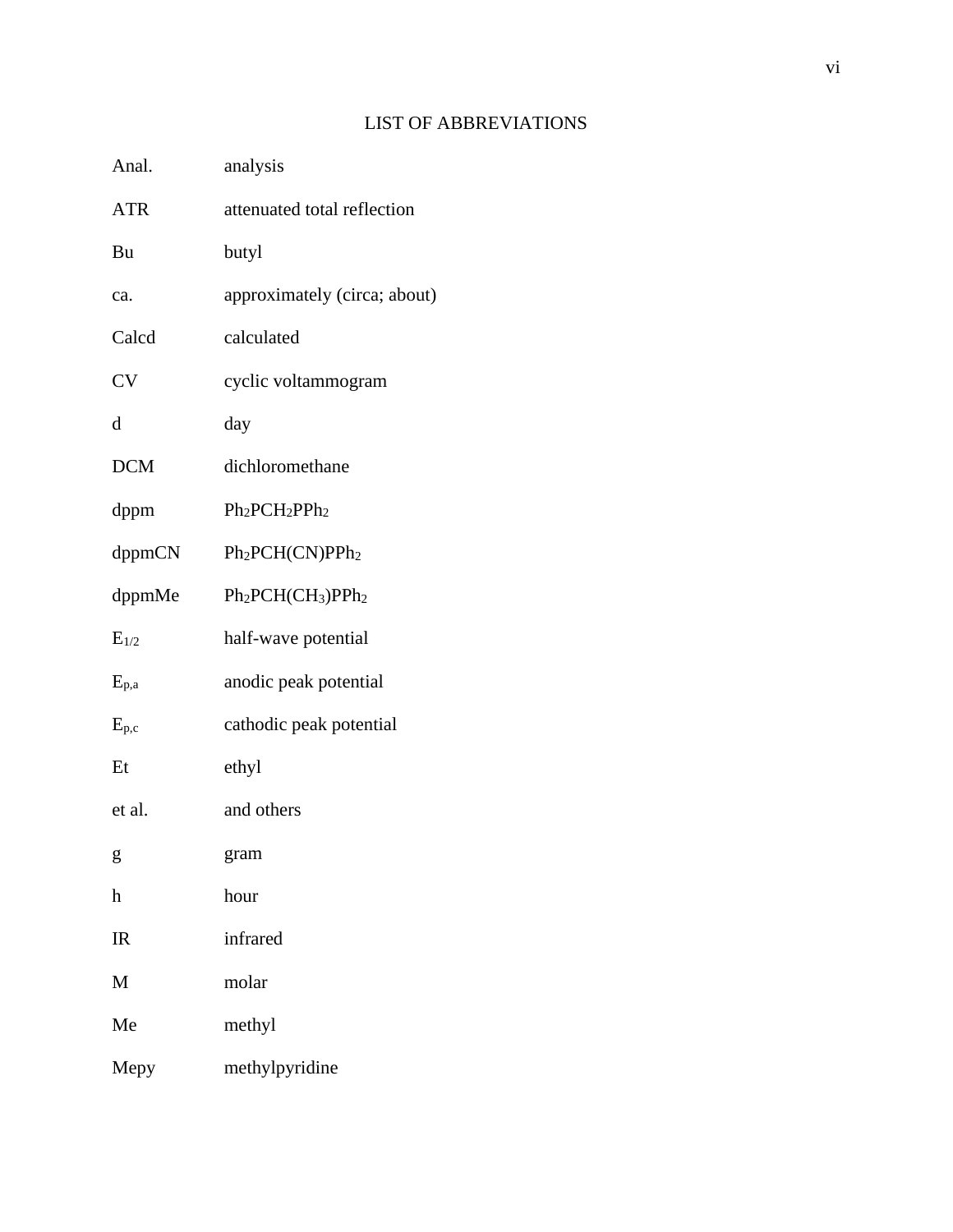| min         | minute                                    |
|-------------|-------------------------------------------|
| mL          | milliliter                                |
| mmol        | millimole                                 |
| $\mathbf n$ | normal                                    |
| <b>NMR</b>  | nuclear magnetic resonance                |
| OAc         | acetate                                   |
| Pr          | propyl                                    |
| <b>RT</b>   | room temperature                          |
| <b>TBAH</b> | tetra-n-butylammonium hexafluorophosphate |
| V           | volt                                      |
| VS.         | versus                                    |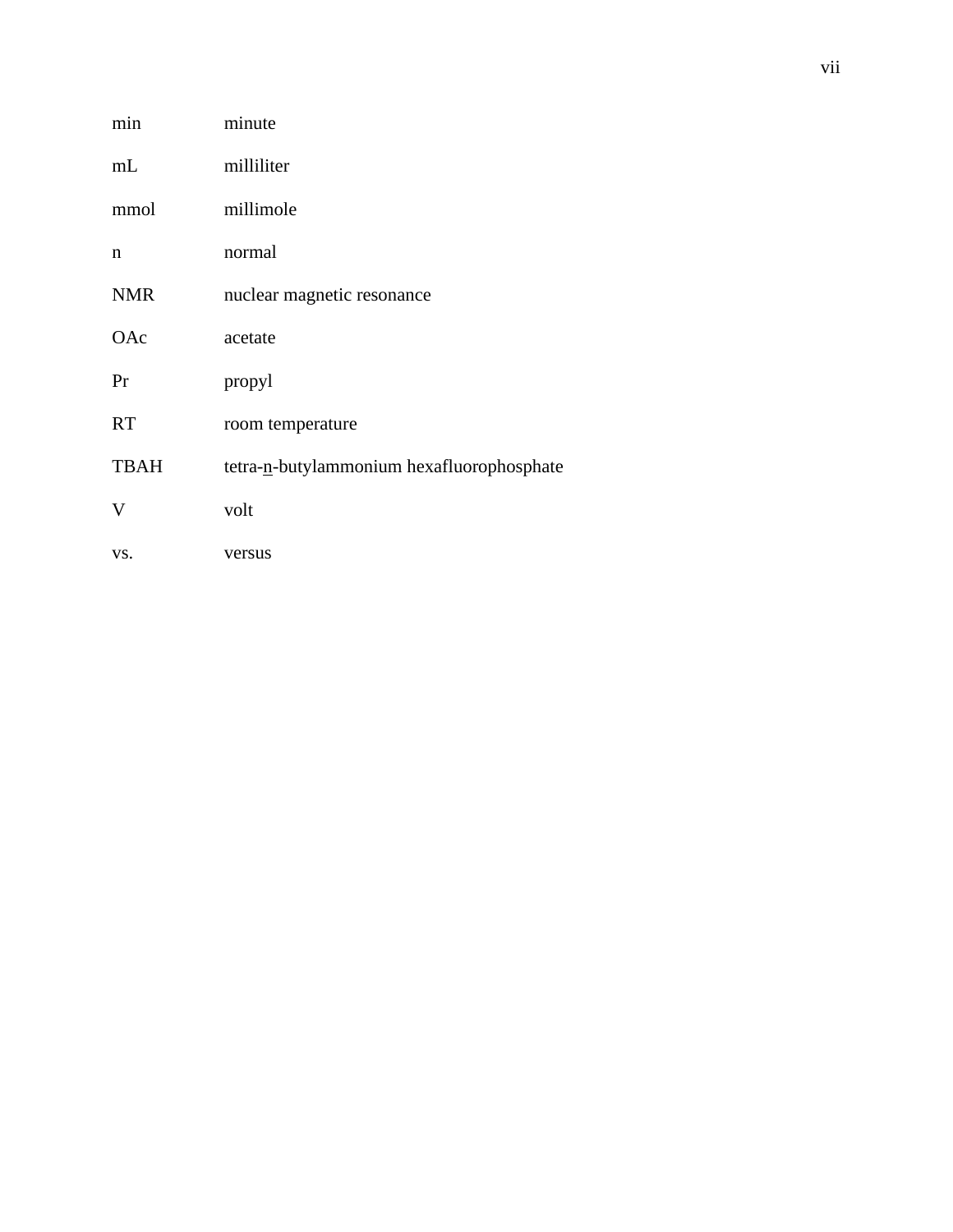#### ABSTRACT

When  $M_2L_{10}$  complexes containing two rhenium(III) atoms in a quadruple bond react with an excess of the diphosphine ligand  $Ph_2PCH_2PPh_2$ , the bond order decreases, and the rhenium is reduced to rhenium(II). When two diphosphine ligands are bonded to the dirhenium center, they can adopt a *trans-trans*, *trans-cis,* or *cis-cis* configuration. NMR spectra of compounds that adopt the *cis-cis* arrangement show unusually large downfield shifts for one of the bridgehead methylene hydrogens  $(P-CH_2-P)$ . To understand the unusual chemical shift, the hydrogens first have to be assigned. The strategy for making these assignments has been to try to make compounds where one of the hydrogens has been replaced with another group (e.g.,  $CH_3$  or CN). All efforts to make *cis-cis*-type compounds containing Ph2PCH(CH3)PPh<sup>2</sup> (dppmMe) or Ph2PCH(CN)PPh<sup>2</sup> (dppmCN) have been unsuccessful. However, reactions of rheniumcontaining starting materials with these derivatized ligands have produced compounds with unexpected chemical and physical properties. Furthermore, the work has allowed us to compare how the dirhenium chemistry of Ph<sub>2</sub>PCH(CH<sub>3</sub>)PPh<sub>2</sub> (dppmMe) and Ph<sub>2</sub>PCH(CN)PPh<sub>2</sub> (dppmCN) differs from the well-established chemistry of the parent diphosphine, dppm. Finally, one reaction mixture may have produced a sample of a compound with a *trans-trans* configuration of diphosphine ligands.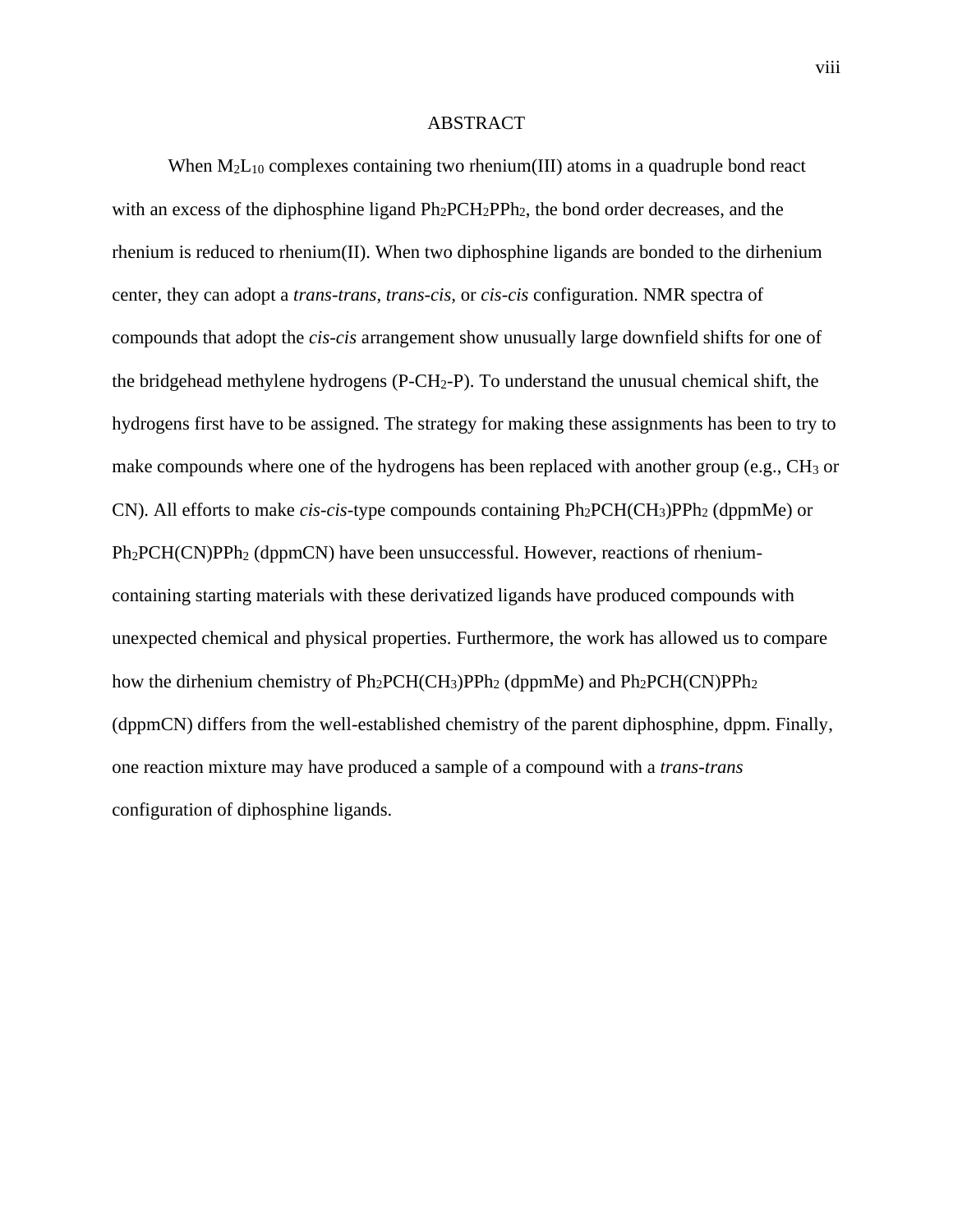#### INTRODUCTION

Considerable attention has been given to complexes that contain two metal atoms held together by strong metal-metal bonds. Interest in these species stems from their unusual electrochemical, spectroscopic, and structural properties. The element that has been most closely associated with this chemistry is rhenium. $<sup>1</sup>$ </sup>

For many years, Dr. Derringer and other researchers have been interested in the spectroscopic properties of dirhenium(II) compounds that contain two bridging  $Ph_2PCH_2PPh_2$ (dppm) ligands. Complexes of this type can adopt a *trans-trans* arrangement of the diphosphines<sup>2-7</sup> a *trans-cis* arrangement,<sup>8</sup> or a *cis-cis* arrangement.<sup>2,3,8-14</sup> Representations of these arrangements are shown in Figure 1.



Figure 1. Arrangements of two diphosphines bonded to a dirhenium center.

When the arrangement is *cis-cis*, one of the bridgehead methylene hydrogens of the dppm ligands ( $P-CH<sub>A</sub>H<sub>M</sub>-P$ ) has an unusually large downfield chemical shift compared to the shifts observed for *trans-cis*- and the *trans-trans*-species. The following ranges have been observed:  $=$  4.93-6.05 ppm for *trans-trans*;<sup>2-7</sup>  $\delta$  = 6.17-6.23 ppm for *trans-cis*;<sup>8</sup> and  $\delta$  = 6.40-6.63 ppm for *cis-cis*. 2,3,8-14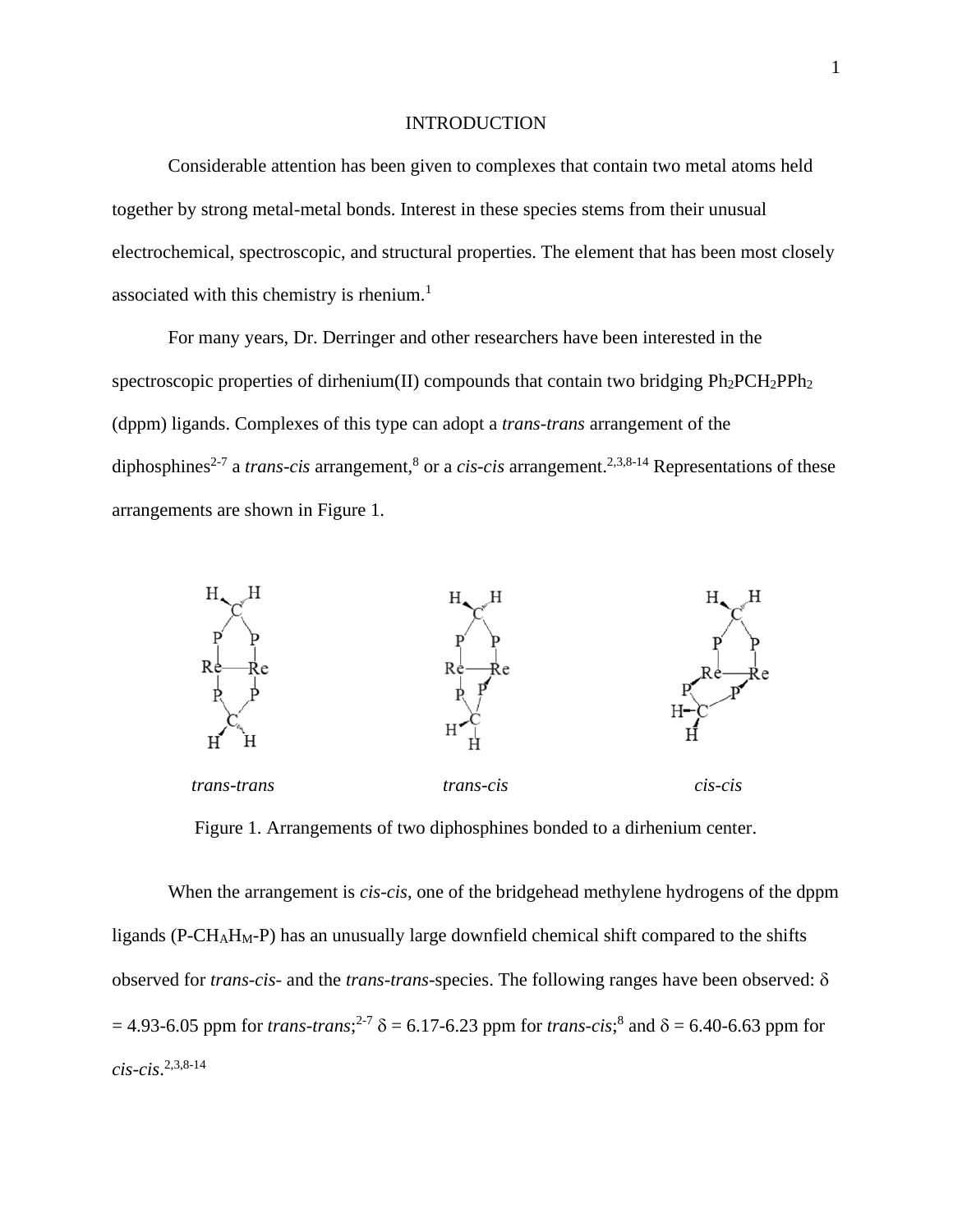We would like to be able to explain why the shift for the *cis-cis* complexes is so far downfield. To do this, however, we must first assign the hydrogens. The work described here was undertaken to attempt to synthesize complexes that would help us make these assignments.

We set out to prepare complexes of the type  $cis$ -Re<sub>2</sub>(O<sub>2</sub>CCH<sub>3</sub>)<sub>2</sub>Cl<sub>2</sub>(dppmR)<sub>2</sub> (R = CN or CH3). [Note: *Cis-cis* is normally simplified to *cis* alone, and *trans-trans* is simplified to *trans*.] We believe it might be possible to make the assignments if complexes of the following type can be prepared (see Figure 2).



Figure 2. One possible arrangement of two dppmR ligands bonded to a dirhenium center.

To date, we have not been able to prepare any complexes we believe can be formulated as  $cis$ -Re<sub>2</sub>(O<sub>2</sub>CCH<sub>3</sub>)<sub>2</sub>Cl<sub>2</sub>(dppmR)<sub>2</sub>. However, the work has allowed us to compare how the dirhenium chemistry of  $Ph_2PCH(CH_3)PPh_2$  (dppmMe) and  $Ph_2PCH(CN)PPh_2$  (dppmCN) differs from the well-established chemistry of the parent diphosphine, dppm.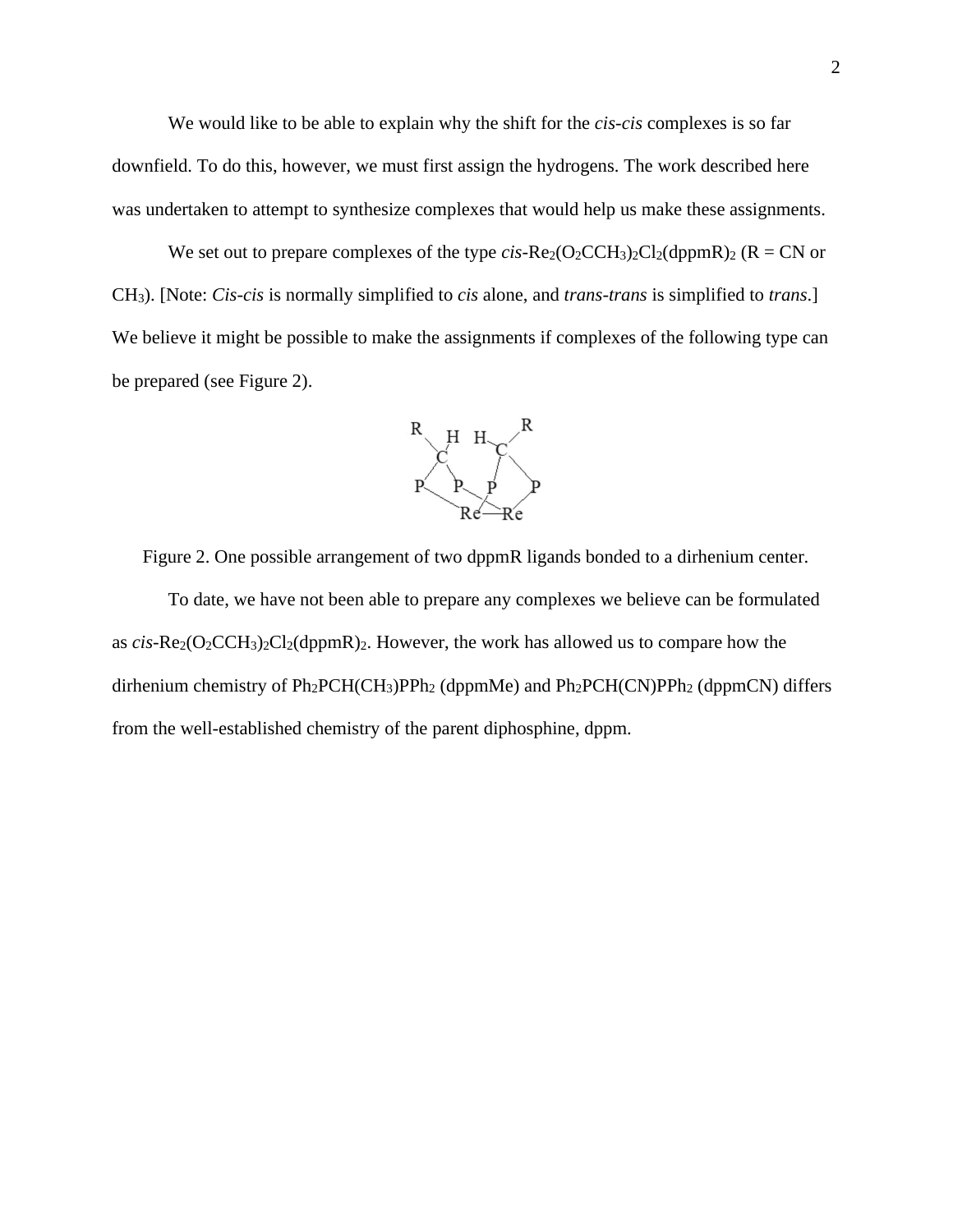# EXPERIMENTAL SECTION

# **Starting Material**

All solvents and the dirhenium starting material  $[(n-Bu)_{4}N]_{2}Re_{2}Cl_{8}$  were purchased from commercial sources and used as received.

### **Reaction Procedures**

Unless otherwise stated, all reactions were carried out under a nitrogen atmosphere, and all solvents were deaerated with  $N_2$  gas before use. The diphosphine ligands dppmCN and dppmMe were synthesized as described previously.<sup>15,16</sup> The dirhenium compounds  $Re_2(O_2CCH_3)_2Cl_4(H 2O_2$ ,  $Re_2(O_2CCH_3)_2Cl_4(4-Mepy)_2$ , and  $Re_2(O_2CCH_3)_4Cl_2$  were prepared as described in the literature.<sup>3,17</sup>

# **A. Synthesis of Re2(O2CCH3)Cl4(dppmMe)<sup>2</sup>**

A mixture of  $\text{Re}_2(\text{O}_2\text{CCH}_3)_2\text{Cl}_4(\text{H}_2\text{O})_2$  (0.0935 g, 0.140 mmol) and dppmMe (0.1478 g, 0.3714 mmol) was stirred in refluxing EtOH (15 mL) for ca. 22 min. The bright yellow solid product was filtered off and dried *in vacuo*; yield, 0.0525 g (51.4%). Note: When the reaction time was ca. 35 min, the yield was 82.3%. Anal. Calcd  $C_{54}H_{51}Cl_4O_2P_4Re_2$ : C, 47.3%; H, 3.72%. Found: C, 46.60%; H, 4.09%.

#### **B. Attempted Synthesis of Re2(O2CCH3)Cl4(dppmCN)<sup>2</sup>**

A mixture of  $Re_2(O_2CCH_3)_2Cl_4(H_2O)_2$  (0.0934 g, 0.140 mmol) and dppmCN (0.1474 g, 0.360 mmol) was stirred in refluxing EtOH (15 mL) for ca. 35 min. The bright yellow solid product was filtered off and dried *in* vacuo; yield, 0.0466 g. Note: When the reaction time was ca. 1 h, the yield was 0.0684 g.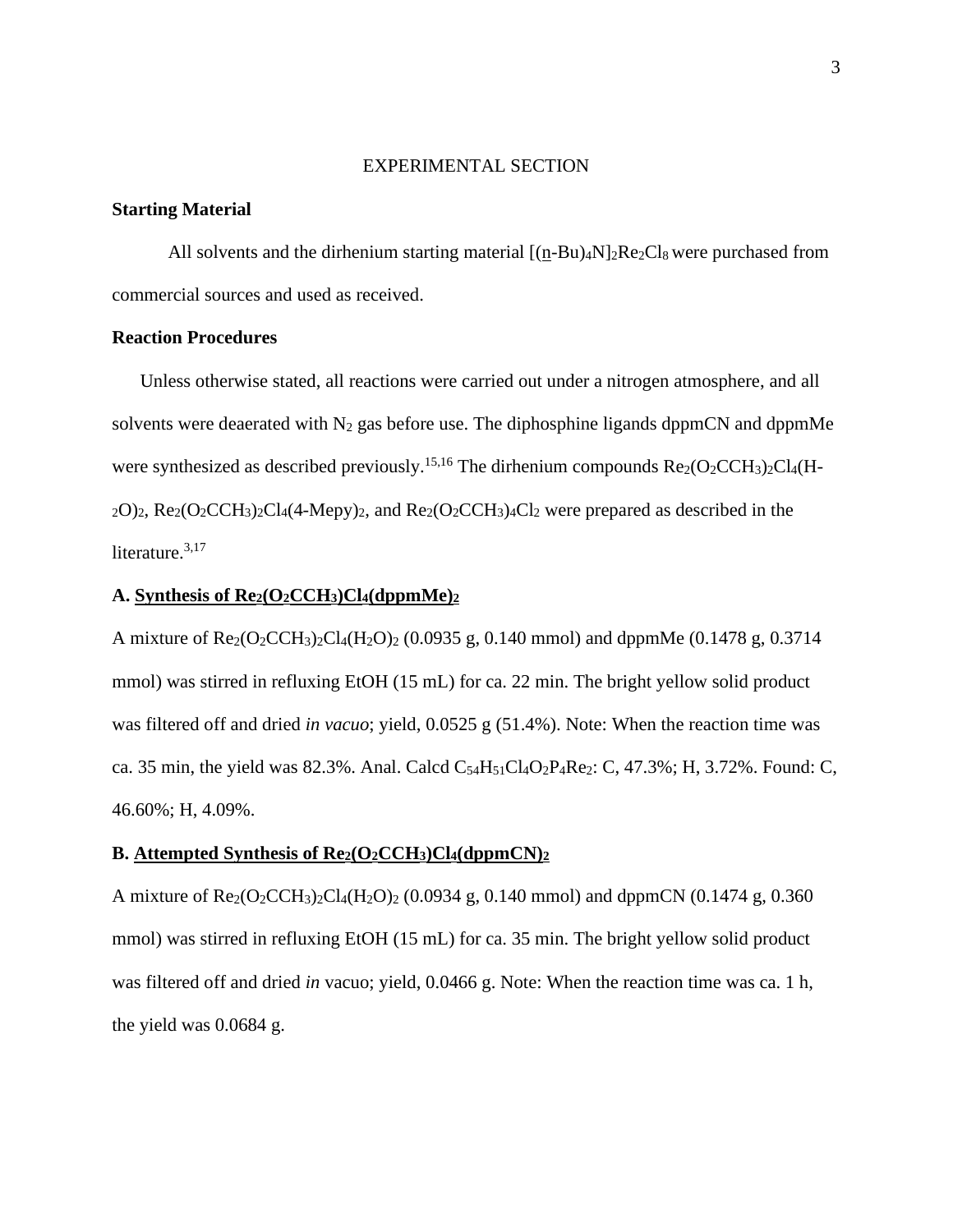#### **C. Synthesis of Re2Cl4(dppmMe)<sup>2</sup>**

A mixture of  $\text{Re}_2(\text{O}_2\text{CCH}_3)_2\text{Cl}_4(\text{H}_2\text{O})_2$  (0.1049 g, 0.157 mmol) and dppmMe (0.1611 g, 0.404 mmol) was stirred in refluxing EtOH (25 mL) for ca. 5 d. The reddish-purple solid product was filtered off and dried *in vacuo*; yield, 0.0534 g (50.9%). Note: When the reaction time was ca. 1 d with the same solvent, the yield was 0.0915 g. When the reaction time was ca. 1 d and the solvent was  $n$ -PrOH, the yield was 0.1339 g.

### **D. Synthesis of Re2Cl4(dppmCN)<sup>2</sup>**

A mixture of  $\text{Re}_2(\text{O}_2\text{CCH}_3)_2\text{Cl}_4(\text{H}_2\text{O})_2$  (0.1045 g, 0.156 mmol) and dppmCN (0.1603 g, 0.392 mmol) was stirred in refluxing EtOH (25 mL) for ca. 5 d. The brownish-purple solid product was filtered off and dried *in vacuo*; yield, 0.0959 g (91.8%). Note: When the reaction time was ca. 1 d with the same solvent, the yield was 0.0640 g. When the reaction time was ca. 1 d and the solvent was  $n$ -PrOH, the yield was 0.0797 g.

# **E.** Attempted Synthesis of *cis-***Re**<sub>2</sub>( $O_2$ CCH<sub>3</sub>)<sub>2</sub>Cl<sub>2</sub>(dppmR)<sub>2</sub> ( $R = CN$  or Me)

#### **(i). From Re2(O2CCH3)4Cl<sup>2</sup> and dppmCN in MeOH**

A mixture of  $\text{Re}_2(\text{O}_2\text{CCH}_3)_{4}\text{Cl}_2$  (0.0750 g, 0.110 mmol) and dppmCN (0.300 g, 0.732 mmol) was stirred in refluxing MeOH (20 mL) 2 d. After 2 d, an orange solid resembling the starting material was filtered off and dried *in vacuo*. Analysis showed the solid product was unreacted  $Re<sub>2</sub>(O<sub>2</sub> CCH<sub>3</sub>)<sub>4</sub>Cl<sub>2</sub>.$ 

#### $(iii)$ . From  $Re_2(O_2CCH_3)_2Cl_4(4-Mepy)_2$  and dppmCN in MeOH

A mixture of  $Re_2(O_2CCH_3)_2Cl_4(4-Mepy)_2 (0.0421 \text{ g}, 0.0580 \text{ mmol})$ , dppmCN  $(0.1343 \text{ g}, 0.328$ mmol), and LiOAc (0.4091 g, 6.2 mmol) was stirred in refluxing MeOH (20 mL) for ca. 2 d. Additional MeOH (10 mL) was added 1 d into the reaction. This was done to ensure the complete dissolution of LiOAc. The solvent was removed by rotary evaporation. IR spectroscopy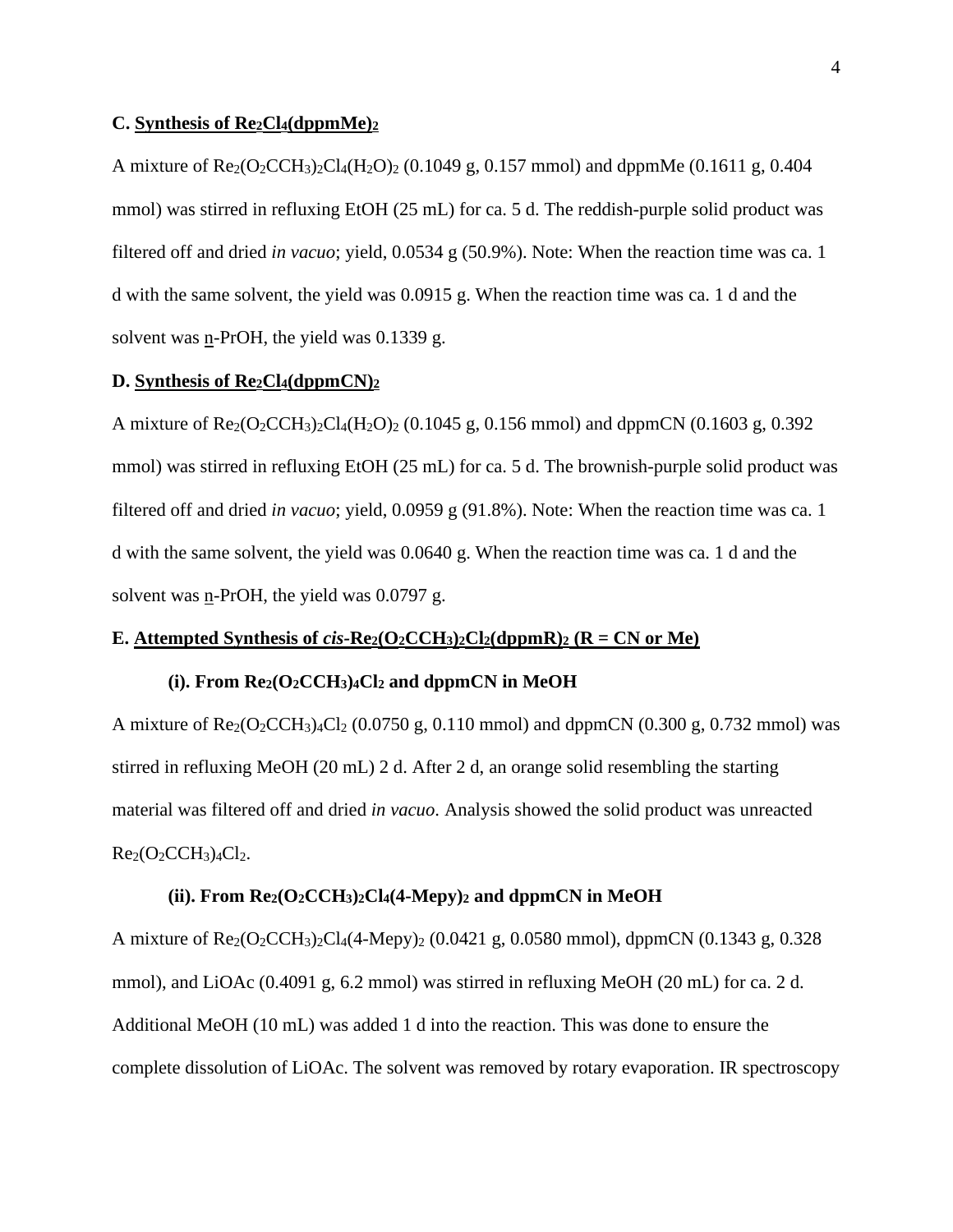revealed that the solid residue, which was insoluble in acetone and DCM, contained unreacted LiOAc. No rhenium-containing product was identified.

#### **(iii). From Re2(O2CCH3)2Cl4(4-Mepy)<sup>2</sup> and dppmMe in MeOH**

A mixture of Re2(O2CCH3)2Cl4(4-Mepy)<sup>2</sup> (0.0433 g, 0.0597 mmol), dppmMe (0.1358 g, 0.344 mmol), and LiOAc (0.4040 g, 6.12 mmol) was stirred in refluxing MeOH (20 mL) for ca. 2 d. Additional MeOH (10 mL) was added 1 d into the reaction. This was done to ensure the complete dissolution of LiOAc. The solvent was removed by rotary evaporation. IR spectroscopy revealed that the solid residue, which was insoluble in acetone and DCM, contained unreacted LiOAc. No rhenium-containing product was identified.

#### $(iv)$ . From  $Re_2(O_2CCH_3)_2Cl_4(H_2O)_2$  and dppmMe in EtOH

A mixture (1:6 starting material/ligand) of  $\text{Re}_2(\text{O}_2\text{CCH}_3)_{2}\text{Cl}_4(\text{H}_2\text{O})_{2}$  (0.0847 g, 0.127 mmol) and dppmMe (0.3024 g, 0.759 mmol) were refluxed in EtOH (20 mL) in the presence of a boiling stick for ca. 1 d. The dark solid product was filtered off and dried *in vacuo*. The solid was examined under a microscope and found to be a mixture of bright yellow microcrystals and dark purplish-brown microcrystals. The purplish-brown compound was soluble in DCM while the yellow compound was not. The yellow compound was also insoluble in acetone and in acetonitrile.

### **(v). From From Re2(O2CCH3)2Cl4(H2O)<sup>2</sup> and dppmMe in acetone**

A mixture (1:6 starting material/ligand) of  $Re_2(O_2CCH_3)_2Cl_4(H_2O)_2$  (0.0580 g, 0.0868 mmol) and dppmMe (0.2011 g, 0.505 mmol) was stirred in acetone (20 mL) at RT for ca. 2 h. After 2 hours, the reaction mixture was still blue (the color of  $\text{Re}_2(\text{O}_2\text{CCH}_3)_2\text{Cl}_4(\text{H}_2\text{O})_2)$ , so the solution was refluxed overnight. After ca. 1 d of reflux, the reaction mixture contained a greenish-yellow solid product, which was filtered off and dried *in vacuo*; yield, 0.0334 g.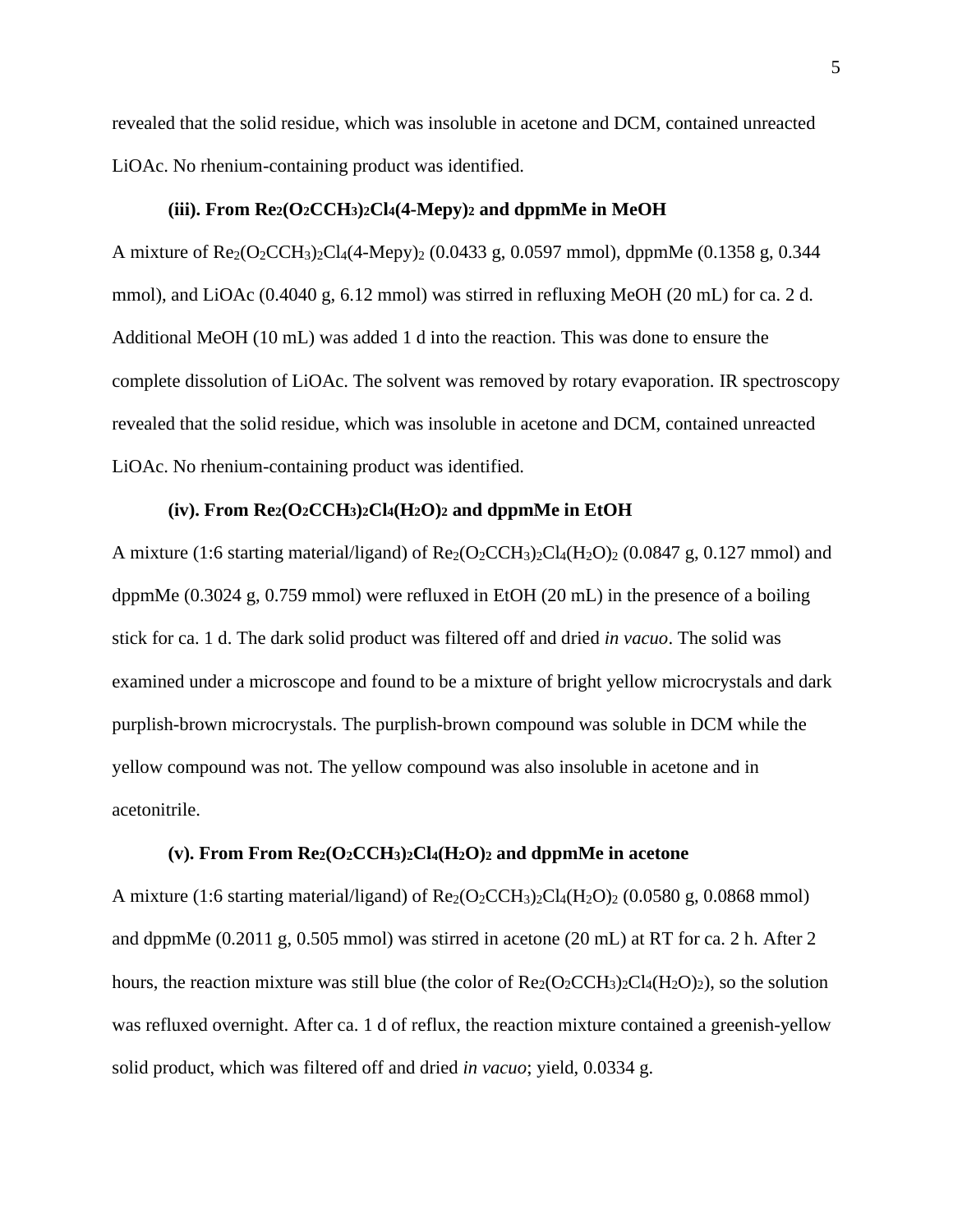### **F. Other Reaction Mixtures**

(i). A sample of  $\text{Re}_2\text{Cl}_4(\text{dppmCN})_2$  (0.0303 g, 0.0227 mmol) was dissolved in DCM (ca. 75 mL). The purple solution was stirred at room temperature as  $CO<sub>2</sub>$  was bubbled into it. After ca. 8 h, the DCM was removed by forced evaporation. An analogous procedure was also performed using  $Re<sub>2</sub>Cl<sub>4</sub>(dppmMe)<sub>2</sub>$ .

 $(i)$ . A mixture of the yellow compound from reaction  $A$  – the reaction which produced a possible *trans*-[ $\text{Re}_2(\text{O}_2\text{CCH}_3)_2\text{Cl}_2(\text{dppmCN})_2$ ]<sup>+</sup> complex – (0.0115 g) and LiOAc (0.0106 g, 0.161 mmol) was refluxed in EtOH (25 mL) in the presence of a boiling stick for ca. 5 d. The solvent was removed by evaporation. The grayish black residue that remained was shown to be insoluble in DCM and in acetone. No rhenium-containing product was identified.

### **Physical Measurements**

Fourier-transform infrared spectra in the region  $4000-600$  cm<sup>-1</sup> were recorded using a Thermo Scientific Nicolet iS5 equipped with an ATR attachment.

Electrochemical measurements were made using a Digi-Ivy DY2100B voltammeter. The solvent was dry DCM that contained 0.1 M TBAH as supporting electrolyte. At Pt-disk working electrode and a Pt-wire auxiliary electrode were utilized.  $E_{1/2}$  values, determined as  $(E_{p,a} +$  $E_{p,c}/2$ , were referenced to an Ag/AgCl reference electrode at room temperature and are uncorrected for junction potentials. Under our experimental conditions the ferrocenium/ferrocene couple is at  $E_{1/2} = +0.47$  V vs. Ag/AgCl.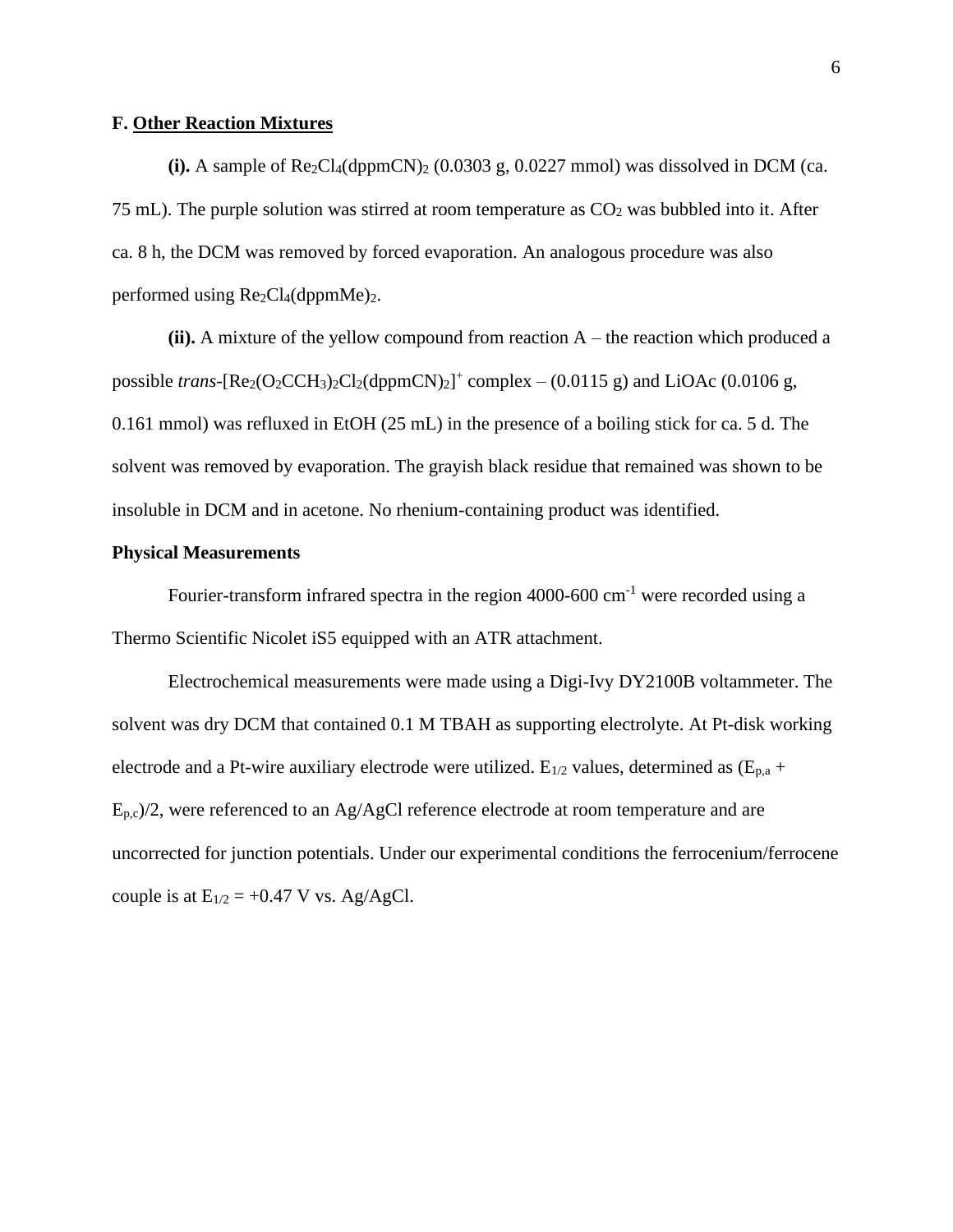### RESULTS AND DISCUSSION

Much of our work was based on the chemistry summarized in the scheme shown in





<sup>a</sup>Numbers in parentheses refer to the stoichiometric ratios of reagents (i.e., dirhenium complex:dppm).  $\circ S = E1OH$  or (CH<sub>3</sub>)<sub>2</sub>CO. <sup>c</sup>In the presence of excess LiO<sub>2</sub>CCH<sub>3</sub> or NaO<sub>2</sub>CCH<sub>3</sub> these reactions proceed much more rapidly ( $\sim$ 7 h) to give exclusively cis-Re<sub>2</sub>(O<sub>2</sub>CR)<sub>2</sub>X<sub>2</sub>(dppm)<sub>2</sub>. <sup>*4*</sup>A small amount of Re<sub>2</sub>(O<sub>2</sub>CR)X<sub>4</sub>(dppm)<sub>2</sub>, <sup>*4*</sup>A

Figure 3. A scheme showing how  $cis$ -Re<sub>2</sub>(O<sub>2</sub>CCH<sub>3</sub>)<sub>2</sub>Cl<sub>2</sub>(dppm)<sub>2</sub> can be prepared from  $Re_2(O_2CCH_3)Cl_4L_2$  (L = H<sub>2</sub>O, 4-Mepy).

Cutler et al. observed that mixtures of  $\text{Re}_2(\text{O}_2\text{CCH}_3)_2X_4(\text{H}_2\text{O})_2$  (X = Cl, Br) and dppm (1:2 mole ratio) in refluxing EtOH produced  $Re_2(O_2CCH_3)X_4(dppm)_2$  after  $2h^3$  One of the ways they identified the product was by cyclic voltammetry. A cyclic voltammogram (CV) of  $Re<sub>2</sub>(O<sub>2</sub> CCH<sub>3</sub>)Br<sub>4</sub>(dppm)<sub>2</sub>$  is shown in Figure 4.



Figure 4. A CV of  $\text{Re}_2(\text{O}_2\text{CCH}_3)\text{Br}_4(\text{dppm})_2$ .<sup>18</sup>

Our work has revealed that  $\text{Re}_2(\text{O}_2\text{CCH}_3)Cl_4(\text{dppmMe})_2$  can be prepared from mixtures of  $\text{Re}_2(\text{O}_2\text{CCH}_3)_{2}\text{Cl}_4(\text{H}_2\text{O})_{2}$  and dppmMe in refluxing EtOH in shorter time: ca. 20 min compared to 2 h for dppm. A CV of  $\text{Re}_2(\text{O}_2\text{CCH}_3)Cl_4(\text{dppmMe})_2$  is shown in Figure 5. The electrochemical parameters are as follows:  $E_{1/2} = +0.48 \text{ V}; E_{p,c} = -0.58 \text{ V}.$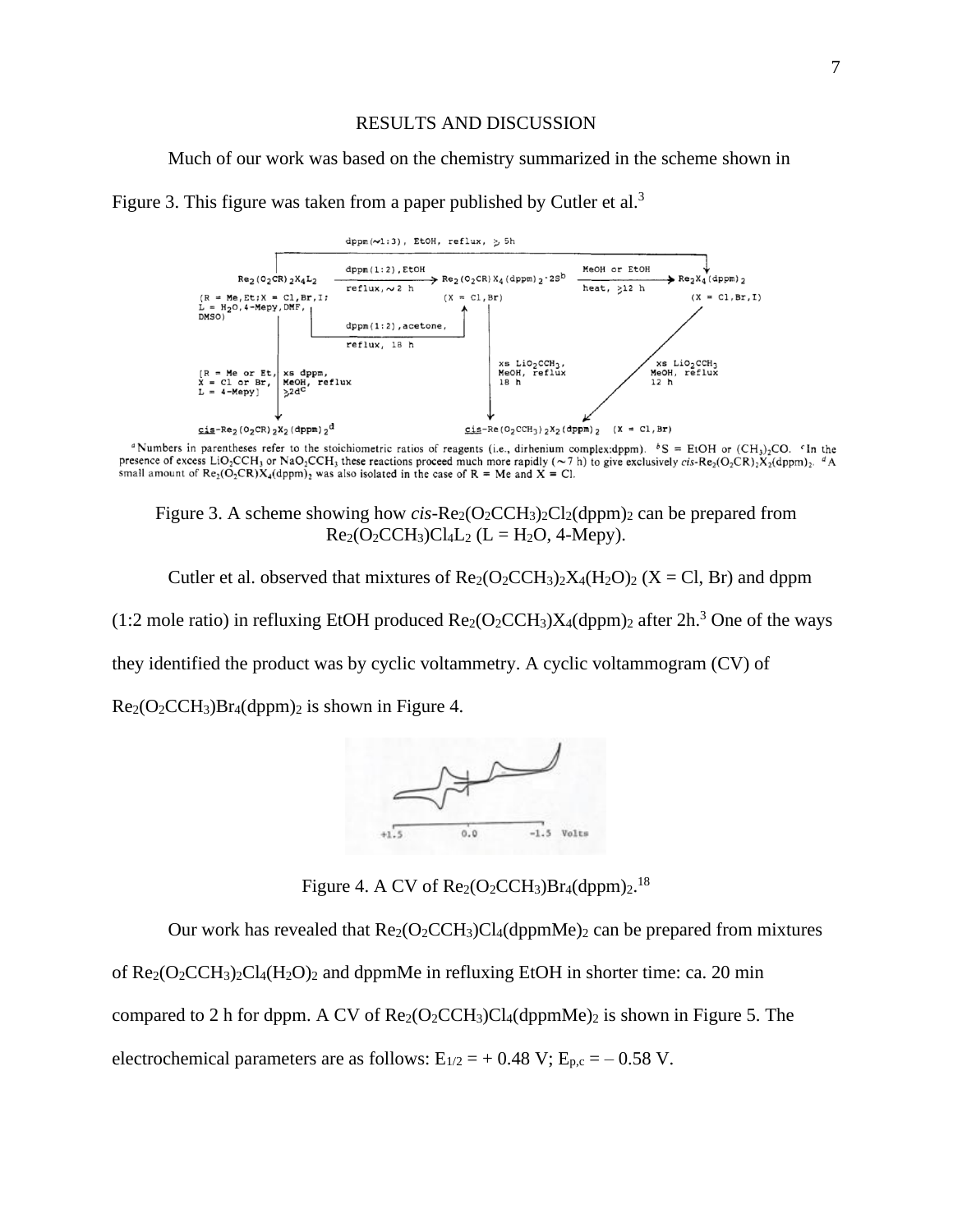

Figure 5. A CV of  $\text{Re}_2(\text{O}_2$ CCH<sub>3</sub>)Cl<sub>4</sub>(dppmMe)<sub>2</sub>.

Under similar reaction conditions, mixtures of  $\text{Re}_2(\text{O}_2\text{CCH}_3)_2\text{Cl}_4(\text{H}_2\text{O})_2$  and dppmCN, did not produce  $\text{Re}_2(\text{O}_2\text{CCH}_3)Cl_4(\text{dppmCN})_2$ . We base this conclusion on the results of electrochemical investigations (see Figure 6). We would expect the CV of  $Re<sub>2</sub>(O<sub>2</sub> CCH<sub>3</sub>)Cl<sub>4</sub>(dppmCN)<sub>2</sub>$  to resemble the one for  $Re<sub>2</sub>(O<sub>2</sub> CCH<sub>3</sub>)Cl<sub>4</sub>(dppmMe)<sub>2</sub>$  (see Figure 5), but it does not. Instead, it resembles the CV of *trans*-[Re<sub>2</sub>(O<sub>2</sub>CCH<sub>3</sub>)<sub>2</sub>Cl<sub>2</sub>(dppm)<sub>2</sub>]PF<sub>6</sub> (see Figure 7).<sup>3,18</sup> Therefore, we believe we may have prepared *trans*-[ $\text{Re}_2(\text{O}_2\text{CCH}_3)_2\text{Cl}_2(\text{dppmCN})_2$ ]<sup>+</sup>. The electrochemical parameters are as follows:  $E_{1/2}$  (1) = + 0.78 V;  $E_{1/2}$  (2) = - 0.29 V. Based on what is present in the reaction mixture, the most likely counterion is Cl<sup>-</sup>. However, there is no evidence in CV this ion is present.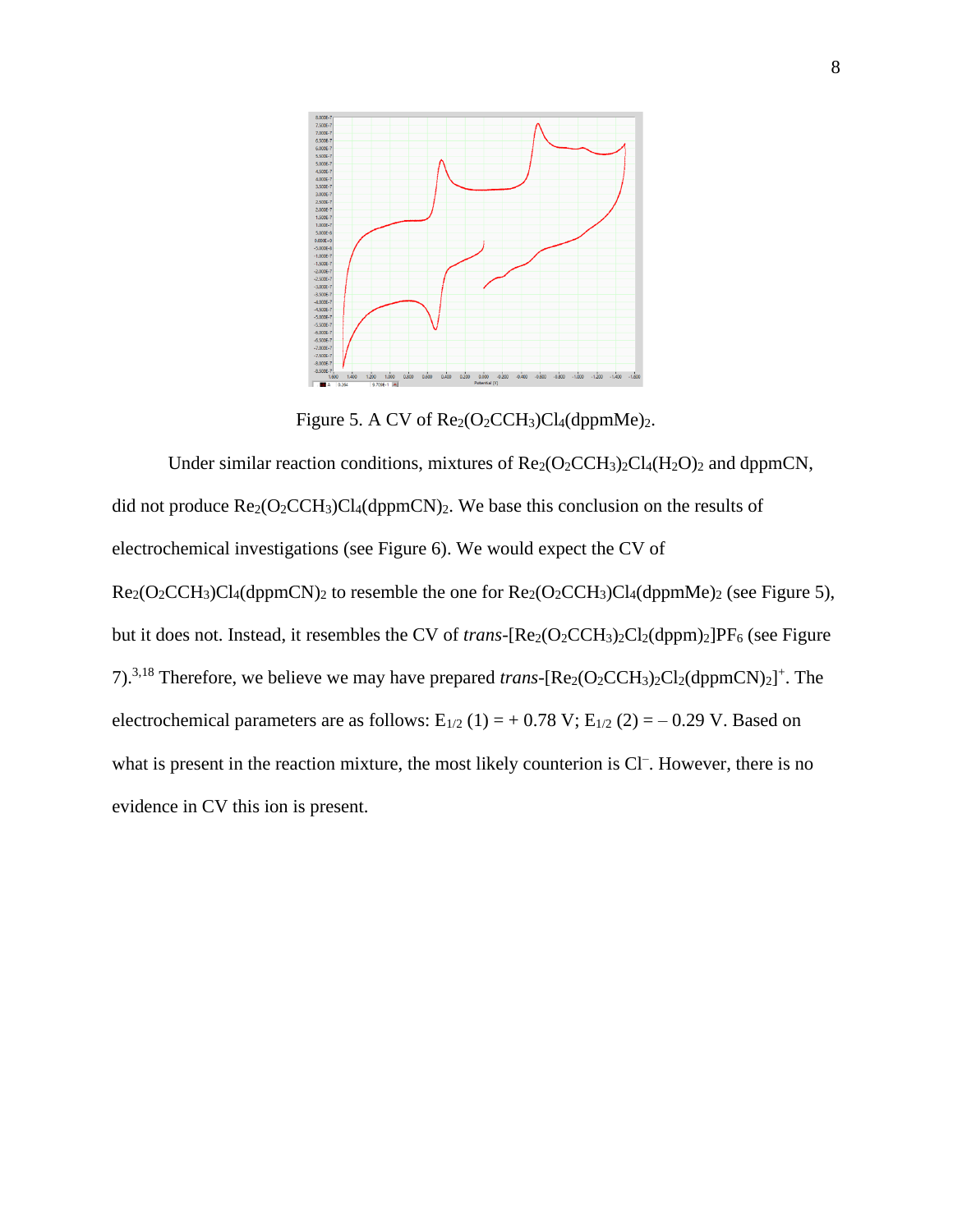

Figure 6. A CV of what may be a salt of *trans*-[ $\text{Re}_2(\text{O}_2\text{CCH}_3)_2\text{Cl}_2(\text{dppmCN})_2$ ]<sup>+</sup>.



Figure 7. A CV of *trans*-[ $\text{Re}_2(\text{O}_2\text{CCH}_3)_2\text{Cl}_2(\text{dppm})_2)$ ]PF<sub>6</sub>.<sup>3,19</sup>

Elemental analysis (%C and %H) of a sample of the "*trans* cation" was consistent with the calculated %C and %H for the complex  $[Re_2(O_2CCH_3)_2Cl_2(dppmCN)_2]Cl$ . It should be noted that %C and %H values of  $\text{Re}_2(\text{O}_2\text{CCH}_3)Cl_4(\text{dppmCN})_2$  are almost the same as the %C and %H for the proposed  $[Re_2(O_2CCH_3)_2Cl_2(dppmCN)_2]Cl$  complex. As our focus was on obtaining the *cis* isomer, the possible formation of a *trans* cation was set on the back burner in favor of exploring novel reaction conditions which could lead to the formation of the *cis* isomer, but further study of this possible *trans* cation is warranted.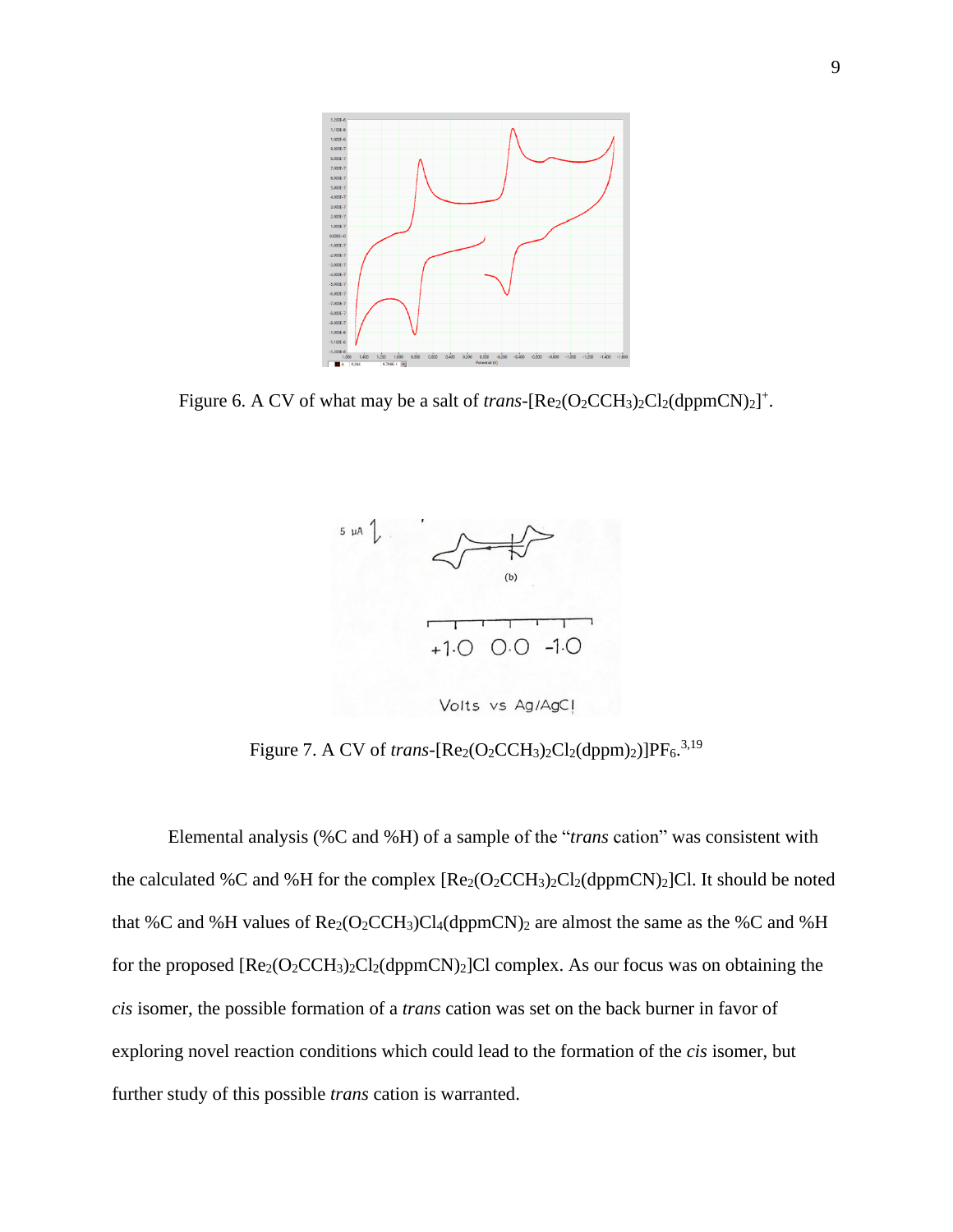Cutler et al. showed that  $\text{Re}_2 X_4(\text{dppm})_2$  (X = Cl, Br) forms when mixtures of  $Re<sub>2</sub>(O<sub>2</sub> CCH<sub>3</sub>)<sub>2</sub>X<sub>4</sub>(H<sub>2</sub>O)<sub>2</sub>$  and dppm are refluxed in EtOH for more than 5 h (see Figure 3).<sup>3</sup> A CV of  $\text{Re}_2\text{Br}_4(\text{dppm})_2$  is shown in Figure 8.



Figure 8. A CV of  $\text{Re}_2\text{Br}_4(\text{dppm})_2$ .<sup>18</sup>

Our work has shown that  $Re_2Cl_4(dppmR)_2$  ( $R = CN$ , Me) can be prepared from mixtures of  $\text{Re}_2(\text{O}_2\text{CCH}_3)_2\text{Cl}_4(\text{H}_2\text{O})_2$  and dppmR in refluxing EtOH but longer reaction times are required: ca. 1-5 d (for the dppmR ligands) compared to ca. 5 h (for the dppm derivative). A CV of  $Re<sub>2</sub>Cl<sub>4</sub>(dppmMe)<sub>2</sub>$  is shown in Figure 9. The  $E<sub>1/2</sub>$  values for the most intense couples are as follows:  $E_{1/2}$  (1) = + 0.18 V;  $E_{1/2}$  (2) = + 0.87 V. It is important to note that even after a day or more, these reactions did not produce products that were exclusively  $Re<sub>2</sub>Cl<sub>4</sub>(dppmR)<sub>2</sub>$ . Efforts to purify Re2Cl4(dppmR)<sup>2</sup> by standard methods (e.g., recrystallization and chromatography) were unsuccessful.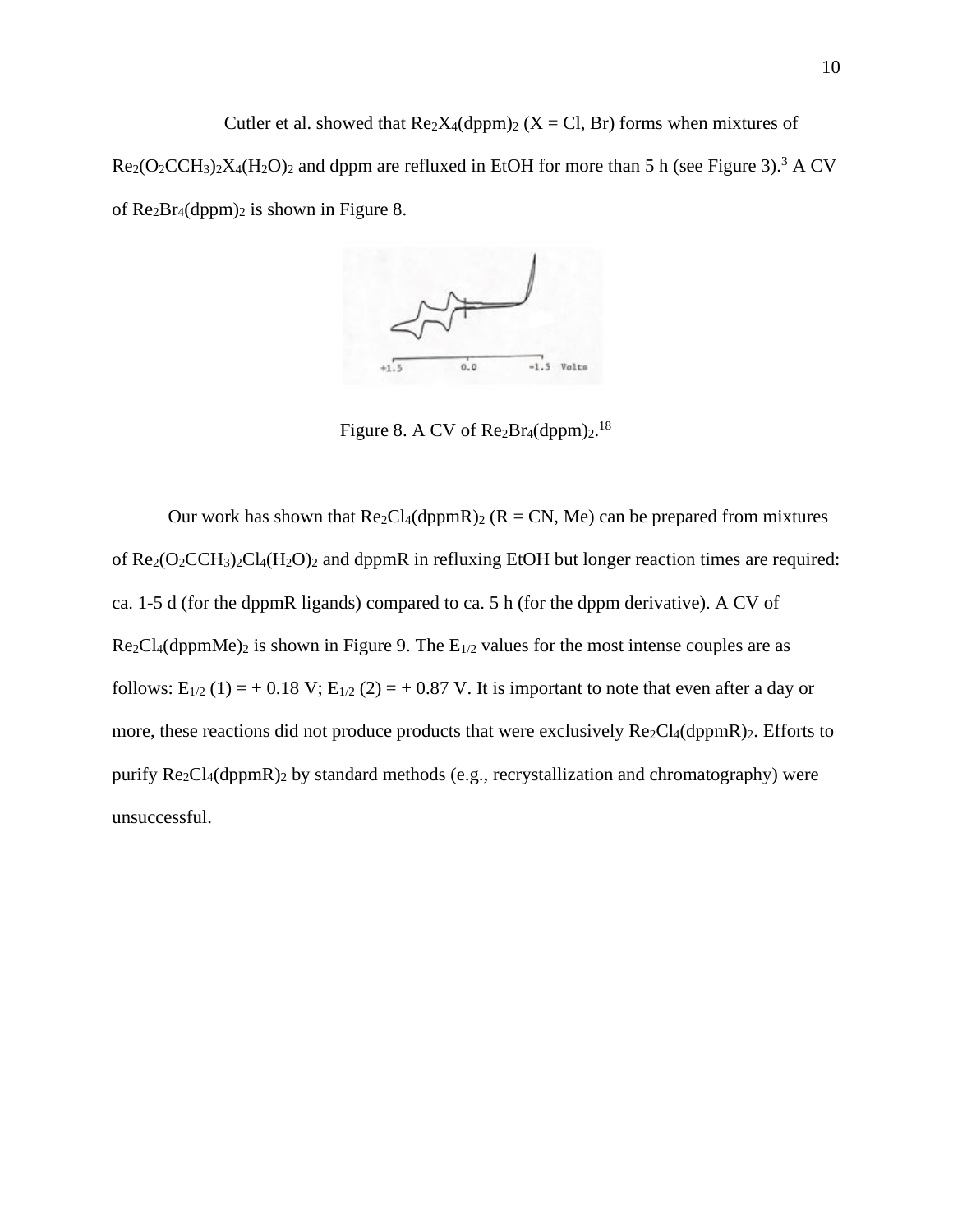

Figure 9. A CV that shows  $Re<sub>2</sub>Cl<sub>4</sub>(dppmMe)<sub>2</sub>$  may be present.

Cutler et al. showed that  $cis$ -Re<sub>2</sub>(OCCH<sub>3</sub>)<sub>2</sub>Cl<sub>2</sub>(dppm)<sub>2</sub> formed in ca. 7 h when an excess of LiOAc was present with  $\text{Re}_2(\text{O}_2\text{CCH}_3)_2\text{Cl}_4(4\text{-Mepy})_2$  and dppm in refluxing MeOH (see Figure 3).<sup>3</sup> Under similar conditions, albeit longer reaction times (1-2 d), no identifiable rhenium-containing product was observed by us when we used dppmCN or dppmMe. Although soluble in MeOH, our reaction products were insoluble in acetone and DCM, which is unfortunate, because we routinely use DCM as a solvent for cyclic voltammetry.

As far as we can tell, no *cis-cis* products formed in any of the mixture described in E(i. v.) or F(ii.) above (see EXPERIMENTAL SECTION):

- Mixture E(i) used a different rhenium starting material, the light orange  $Re<sub>2</sub>(O<sub>2</sub> CCH<sub>3</sub>)<sub>4</sub>Cl<sub>2</sub>.$
- Mixtures E(ii.) and E(iii.) also used a different rhenium starting material,  $\text{Re}_2(\text{O}_2\text{CCH}_3)_{2}\text{Cl}_4(4\text{-Mey})_{2}$ , as well as an excess of lithium acetate. The change in starting material and addition of excess lithium acetate was the result of wanting to replicate a synthesis described in Cutler, et al., where a reaction with these reactants formed the *cis* isomer more rapidly and without the formation of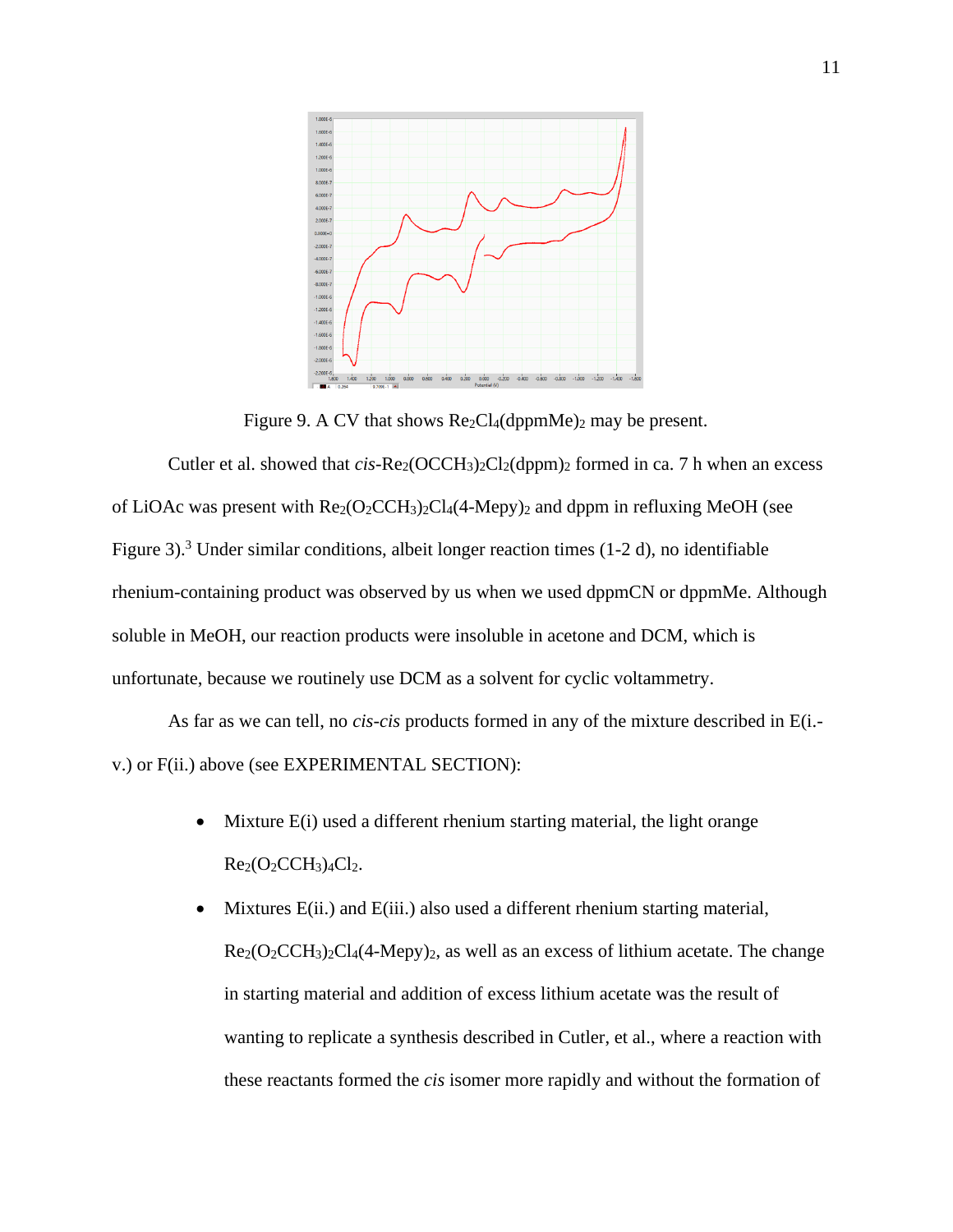the monoacetate intermediate.<sup>3</sup> When these reaction conditions were replicated with dppmCN and dppmMe, no solid product was present in the reaction mixtures after multiple days, a departure from what was described.<sup>3</sup> When the solvents were removed *in vacuo*, the only solid product that could be isolated was a mixture of unreacted ligand, lithium acetate (both confirmed using IR), and an insoluble dark gray compound which could not be identified. No evidence could be found of any of the rhenium starting material in either the solvent or the mixture of solids. This procedure was replicated in reaction F(ii), with the yellow compound from reaction A (the possible *trans*- $[Re_2(O_2CCH_3)_2Cl_2(dppmCN)_2]Cl$ complex) used as a starting material, and it produced a very similar result, with no solid product in the reaction mixture and only a mixture of lithium acetate and an insoluble dark gray compound.

• Mixtures  $E(iv.)$  and  $E(v.)$  returned to using  $Re<sub>2</sub>(O<sub>2</sub> CCH<sub>3</sub>)<sub>2</sub>Cl<sub>4</sub>(H<sub>2</sub>O)<sub>2</sub>$  as the rhenium starting material. The focus of E(iv.) was the stoichiometric ratio of ligand to starting material, as formation of the *cis* isomer is favored by longer reaction times and higher stoichiometric ratios.<sup>3</sup> A boiling stick was also placed in the flasks in these reactions to promote crystal growth and hopefully reduce contaminants in the final sample. The result of reaction E(iv.) was a mix of dark, purplish-brown microcrystals and bright yellow microcrystals (which were slightly larger than the dark ones) (see Figure 10). Surprisingly, while the dark microcrystalline sample was readily soluble in DCM, the yellow ones were not, nor were they soluble in acetone or in acetonitrile. While no electrochemical data were obtained for the yellow crystals, data for the dark crystals showed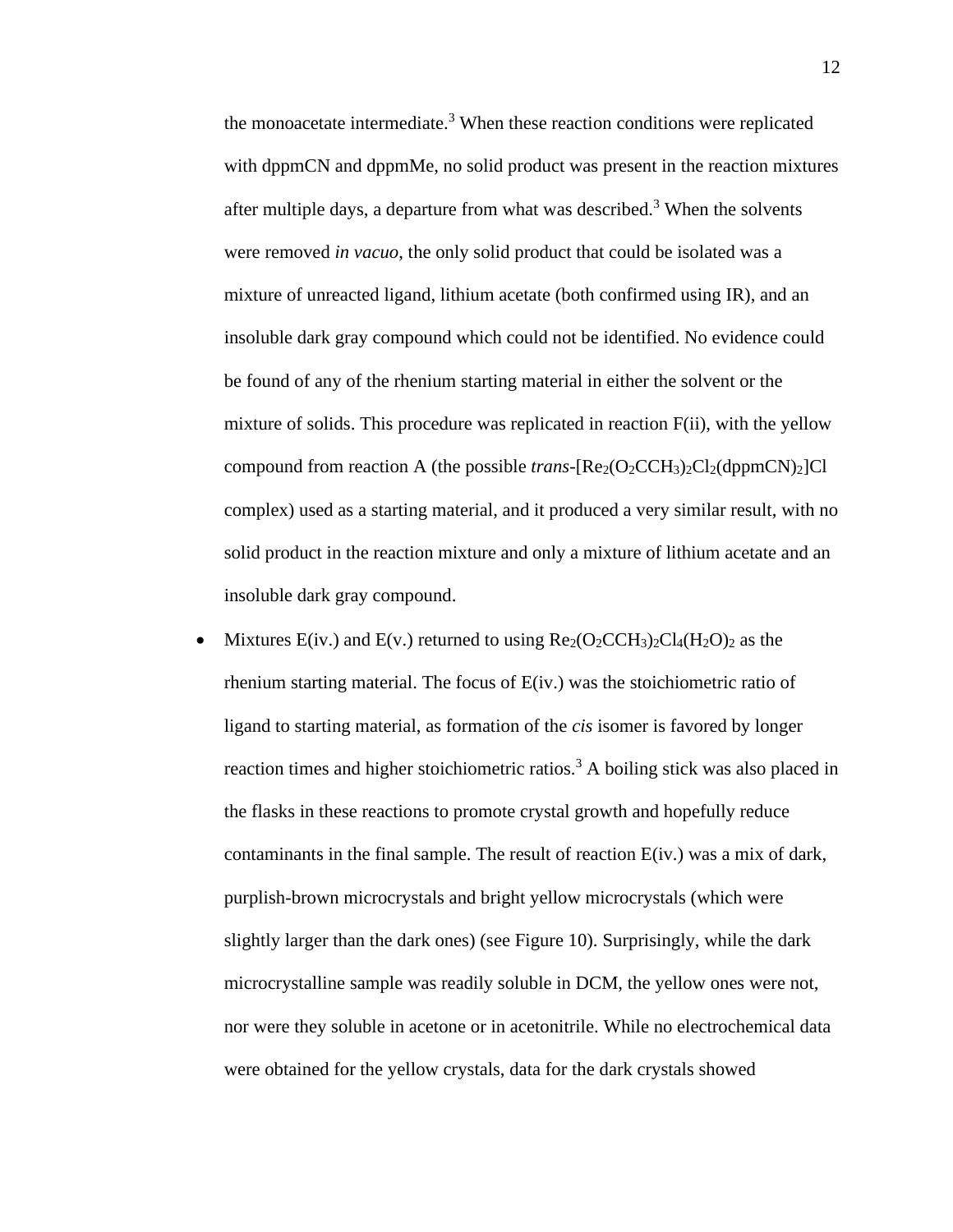characteristics of the purple compound  $Re_2Cl_4(dppmMe)_2$ . IR data of both the crystal mixture and just the yellow crystals confirmed the presence of the dppmMe ligand in the sample but did not suggest any structural changes that would be detectable with IR.



Figure 10. Photo of purple/yellow microcrystalline mixture.

Reaction E(v.) kept the ligand, starting material, and ratios the same, but changed the reaction solvent from an alcohol to acetone to test the effect of the reaction solvent on the formation of the product. First, the mixture of ligand and starting material were stirred at room temperature to see if any reaction would proceed based on just the change in solvent. When there was no change after 2 hours, the reaction mixture was refluxed like all previous reactions. The solid that was isolated from the reaction mixture was a light yellowish-green color, a different color than any compound made previously. Although the color was different, the CV suggested that it was the same  $Re_2(O_2CCH_3)Cl_4(dppmMe)_2$  compound as was synthesized in reaction B. In the IR spectrum of this compound, however, there was a peak around 1708 cm<sup>-1</sup> that corresponded to acetone. While this may have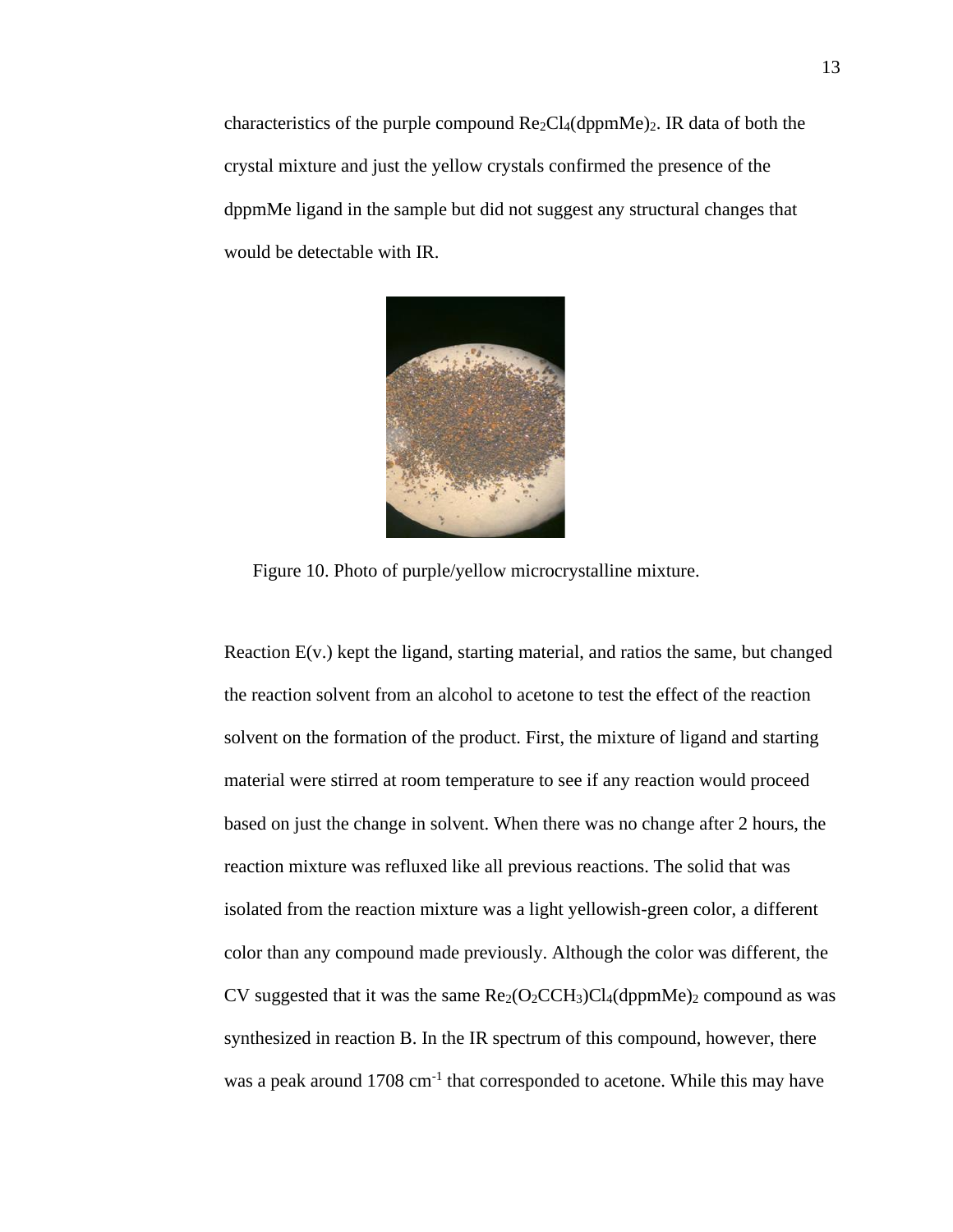been residual solvent in the sample, there is the possibility that acetone had been incorporated into the complex and caused the novel color.

• An offshoot of the main body of work for this study was testing the reactivity of the purple  $\text{Re}_2\text{Cl}_4(\text{dppmR})_2$  complexes with  $\text{CO}_2$  gas (Mixture F(i)). These complexes have two open coordination sites which could allow for the binding of  $CO<sub>2</sub>$  and open the door for further study into similar  $M<sub>2</sub>L<sub>8</sub>$  complexes for future use in  $CO<sub>2</sub>$  filters. While these tests with  $CO<sub>2</sub>$  were unsuccessful, they were very limited in scope (done once for each complex, only at STP). Further work with these complexes and CO<sup>2</sup> could involve changing reaction temperatures, pressures, apparatuses, etc.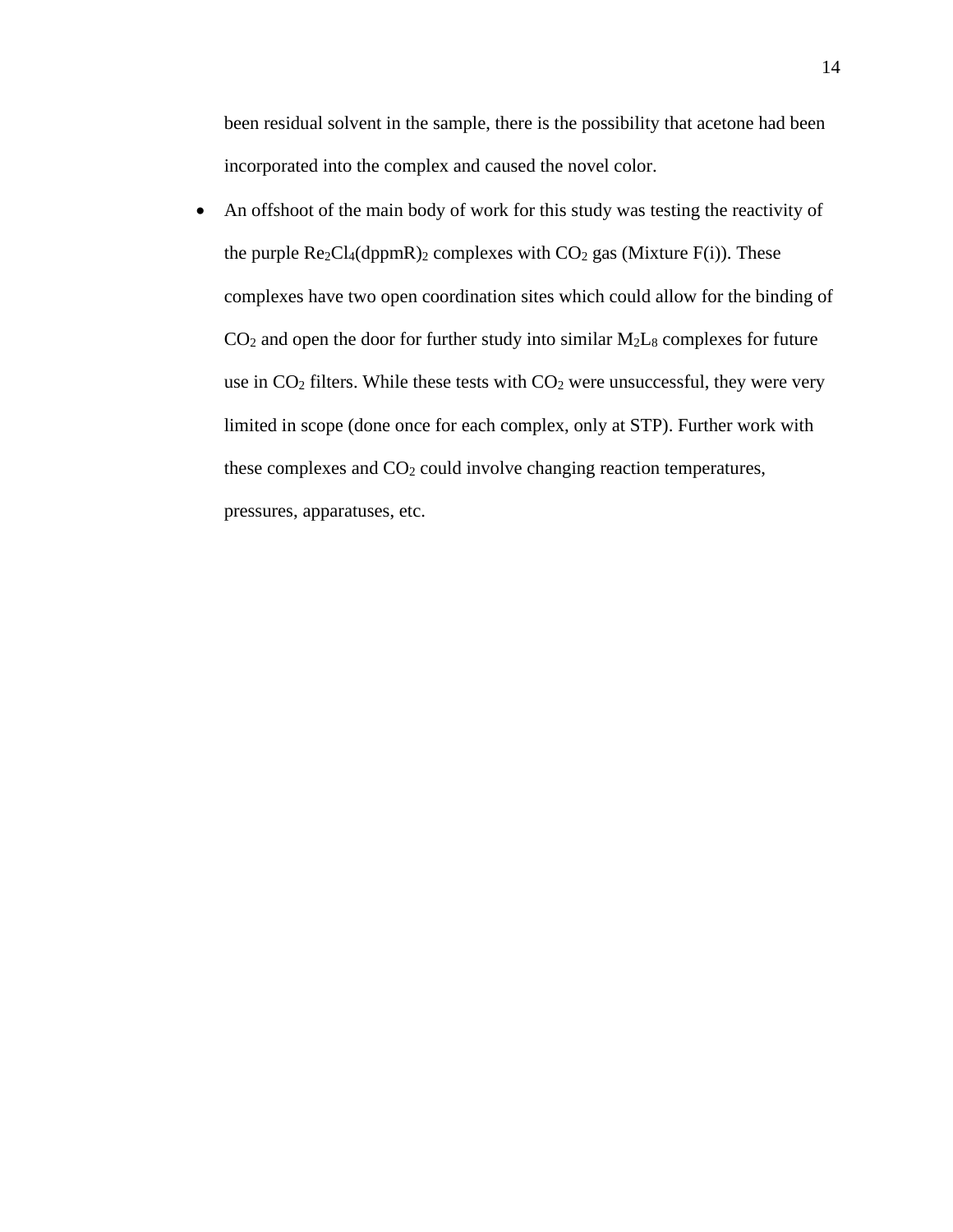#### **CONCLUSION**

Although the dirhenium systems containing the derivatized dppmR ligands were expected to behave in similar ways to the dppm systems, this has not been the case thus far. The intermediate complexes  $\text{Re}_2(\text{O}_2\text{CCH}_3)Cl_4(\text{dppmR})_2$  and  $\text{Re}_2\text{Cl}_4(\text{dppmR})_2$  seem to form readily using similar stoichiometric ratios and reaction conditions as described in Culter, et al., the formation of  $cis$ -Re<sub>2</sub>(O<sub>2</sub>CCH<sub>3</sub>)<sub>2</sub>Cl<sub>2</sub>(dppmR)<sub>2</sub> has been unsuccessful.<sup>3</sup>

Particularly strange outcomes were observed for mixtures E(ii.), E(iii.), and F(ii.). In the dppm system, the addition of excess lithium acetate readily promoted the formation of the *cis* isomer, but when these same conditions were used in the dppmR systems, no rhenium product was isolated from the reaction mixtures at all. This was also the case in reaction F(ii.), where the initial formation of an intermediate was bypassed by using the monoacetate intermediate as a starting material. Even without the addition of lithium acetate in the reactions described in E(iv.) and E(v.), where only the dppmR ligands were in excess, the *cis* isomer still did not form. Noteworthy in E(iv.) was that the final product mixture was unexpectedly insoluble. Changing the reaction solvent, as described in  $E(v)$ , also produced a compound having characteristics of the monoacetate intermediate, but the difference in color and IR data suggested that acetone may have been incorporated into the complex.

It is possible the complex *trans*-[Re<sub>2</sub>(O<sub>2</sub>CCH<sub>3</sub>)<sub>2</sub>Cl<sub>2</sub>(dppmCN)<sub>2</sub>]Cl formed under the conditions described in B above (see EXERIMENTAL SECTION), but beyond CV and elemental analysis, further study of this compound and its synthesis was not undertaken in favor of pursuing the *cis* isomer. The possibility of forming this complex, however, is exciting, as previous syntheses yielded *cis/trans* mixtures and not pure *trans*-Re<sub>2</sub>(O<sub>2</sub>CCH<sub>3</sub>)<sub>2</sub>Cl<sub>2</sub>(dppm)<sub>2</sub>.<sup>3</sup> If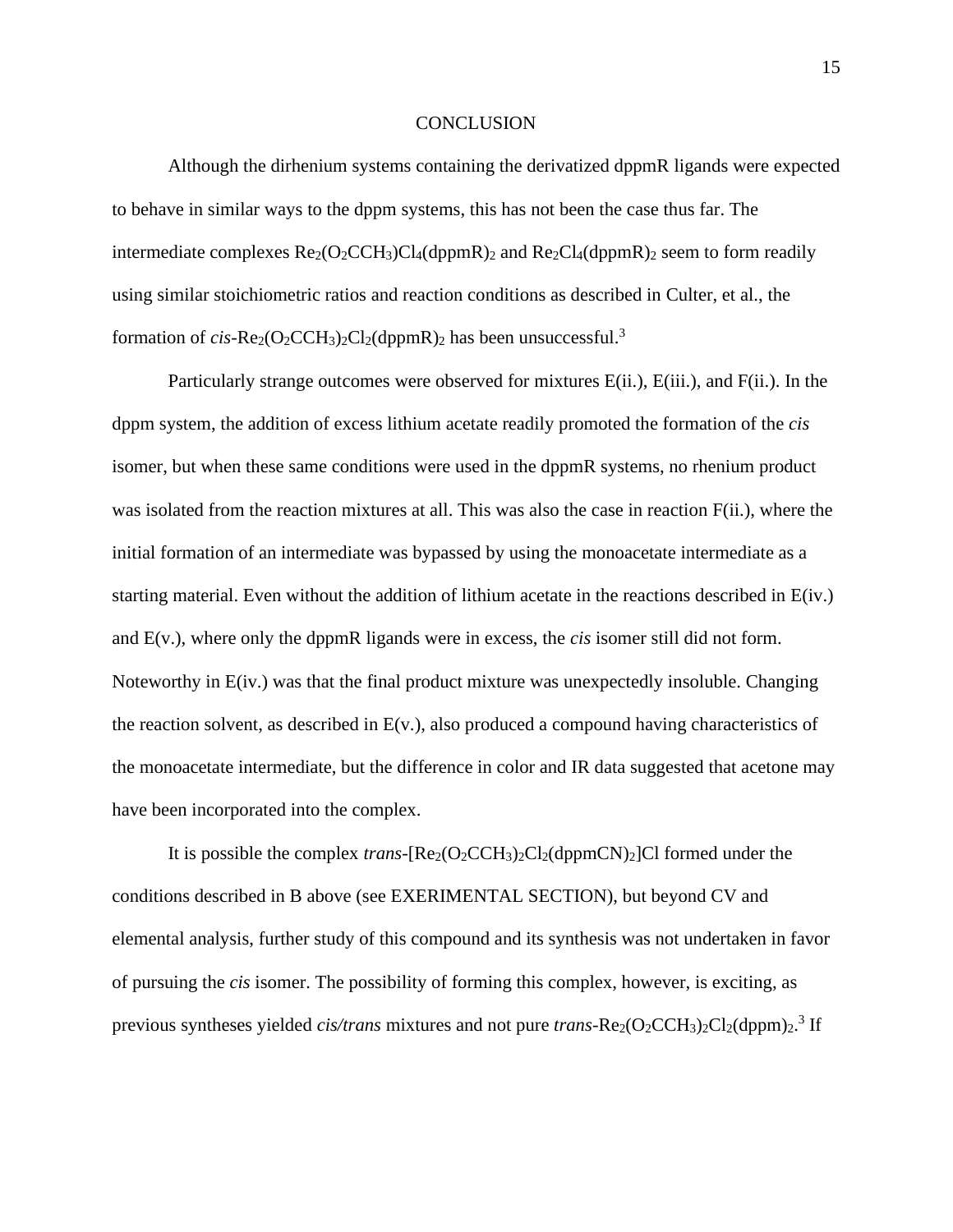this complex can be synthesized, there is the possibility of isolating only *trans*-Re2(O2CCH3)2Cl2(dppmR)<sup>2</sup> and isomerizing it to the *cis* isomer.

There are many possibilities for future work with these compounds in addition to working with the *trans* complex described above. Investigating the changes in the reactions involving the addition of lithium acetate could give more insight into the mechanisms of the reactions in the dppmR systems, which in turn could explain the difficulties in forming the *cis* isomer. In that same vein, further analysis of the product of E(iv.), especially the insoluble yellow microcrystals, could be helpful in determining the differences between the dppm and dppmR systems, as the formation of those insoluble crystals suggests that the replacement of one of the methylene hydrogens in dppm affects the mechanistic actions of the dppmR ligands more than expected. Understanding these differences could lead to changes in reaction conditions to optimize the pathway to forming the *cis* isomer, or possibly working with dppm derivatives other than dppmCN and dppmMe.

In the case of the purple  $Re_2Cl_4(dppmR)_2$  complexes, the free coordination sites could allow for the binding of other molecules such as  $CO<sub>2</sub>$ . This binding potential could be investigated further and eventually give insights into  $CO<sub>2</sub>$  binding mechanisms. If this intermediate can be shown to reliably bind  $CO<sub>2</sub>$  under the right conditions, then derivatized versions or complexes with similar binding characteristics could eventually be used to advance the technology of  $CO<sub>2</sub>$ filters for use in research and industry to counteract the effects of climate change.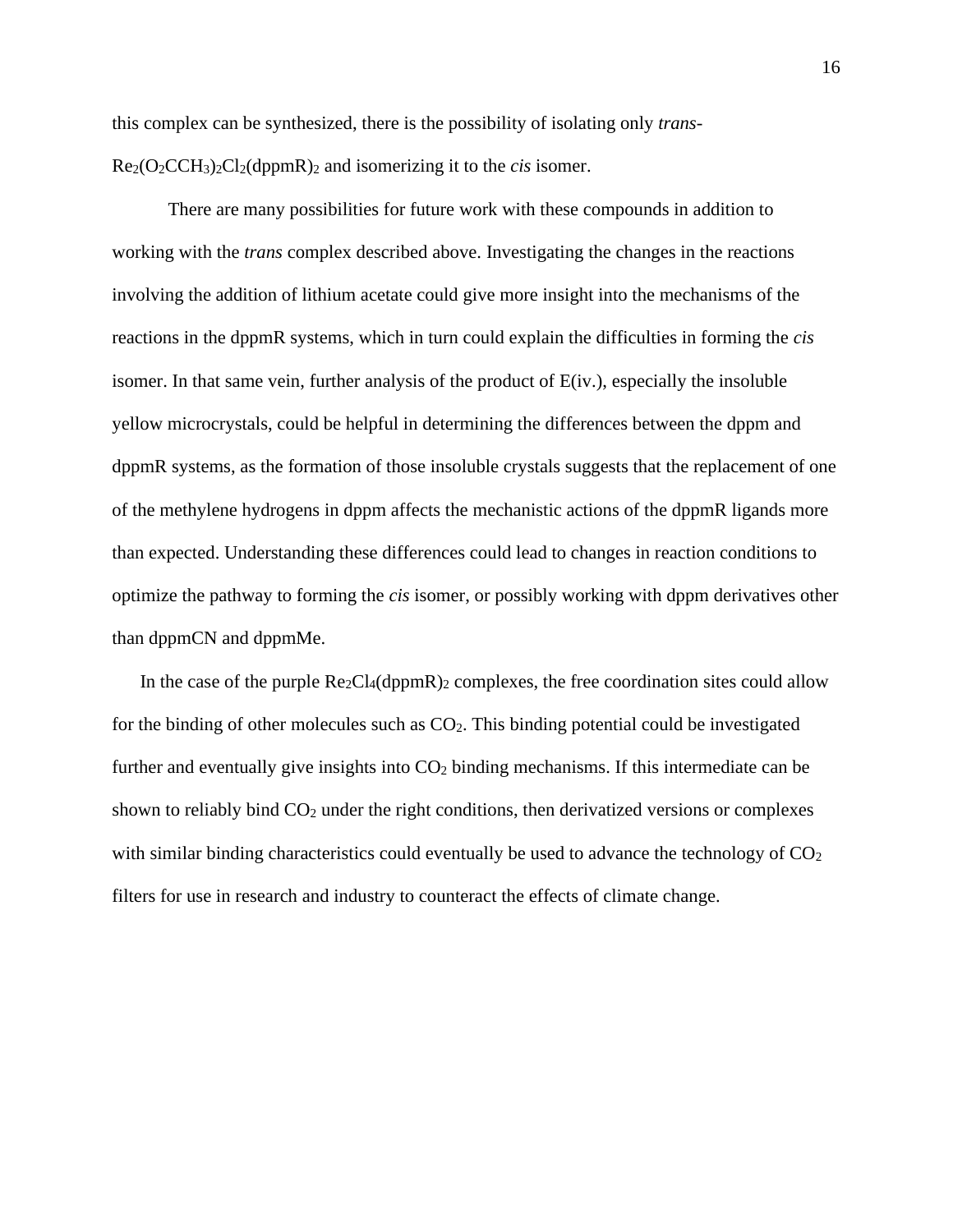#### REFERENCES

- 1. Cotton, F. A.; Walton, R. A. Multiple Bonds Between Metal Atoms; Wiley: New York, 1982.
- 2. Bera, J. K.; Schelter, E. J.; Patra, S. K.; Bacsa, J.; Dunbar, K.R. *Dalton Trans.* Issue 33, **2006**, 4011.
- 3. Cutler, A. R.; Derringer, D. R.; Fanwick, P. E. Walton, R. A. *J. Am. Chem. Soc.*, **1988**, *110*, 5024.
- 4. Derringer, D. R., unpublished results.
- 5. Bera, J. K.; Bacsa, J.; Smucker, B. W.; Dunbar, K. R. *Eur. J. Inorg. Chem.*, **2004**, 368.
- 6. Bera, J. K.; Clerac, R.; Fanwick, P. E.; Walton, R. A. *Dalton Trans.* Issue 10, **2002**, 2168.
- 7. Bera, J. K.; Smucker, B. W.; Walton, R. A.; Dunbar, K. R. *Chem Commun.*, **2001**, 2562.
- 8. Chattopadhyay, S.; Fanwick, P. E.; Walton, R. A. *Inorg. Chem.*, **2003**, *42*, 5924.
- 9. Sithole, S. V.; Staples, R. J.; van Zyl, W. E. *Acta Cryst.*, **2011**, E67, m64.
- 10. Chattopadhyay, S.; Fanwick, P. E.; Walton, R. A. *Inorg. Chim. Acta*, **2004**, *357*, 764.
- 11. Ganesan, M.; Fanwick, P. E.; Walton, R. A. *J. Organomet. Chem.*, **2003**, *671*, 166.
- 12. Shih, K. Y.; Fanwick, P. E.; Walton, R. A. *Inorg. Chem.*, **1991**, *30*, 3971.
- 13. *Inorg. Chim. Acta*, **1990**, 65.
- 14. Fanwick, P. E.; Root, D. R.; Walton, R. A. *Inorg. Chem.*, **1986**, *25*, 4832.
- 15. Braun, L.; Liptau, P.; Kehr, G.; Ugolotti, J.; Froehlich, R.; Erker, G. *Dalton Trans.* Issue 14, **2007**, 1409.
- 16. Lee, C-L.; Yang, Y-P; Rettig, S. J.; James, B. R.; Nelson, D. A.; Lilga, M. A. *Organometallics*, **1986**, *5*, 2220.
- 17. Cotton, F. A.; Oldham, C.; Robinson, W. R. *Inorg. Chem.*, **1966**, *5*, 1798.
- 18. A. R. Cutler's Ph.D. dissertation, p. 111.